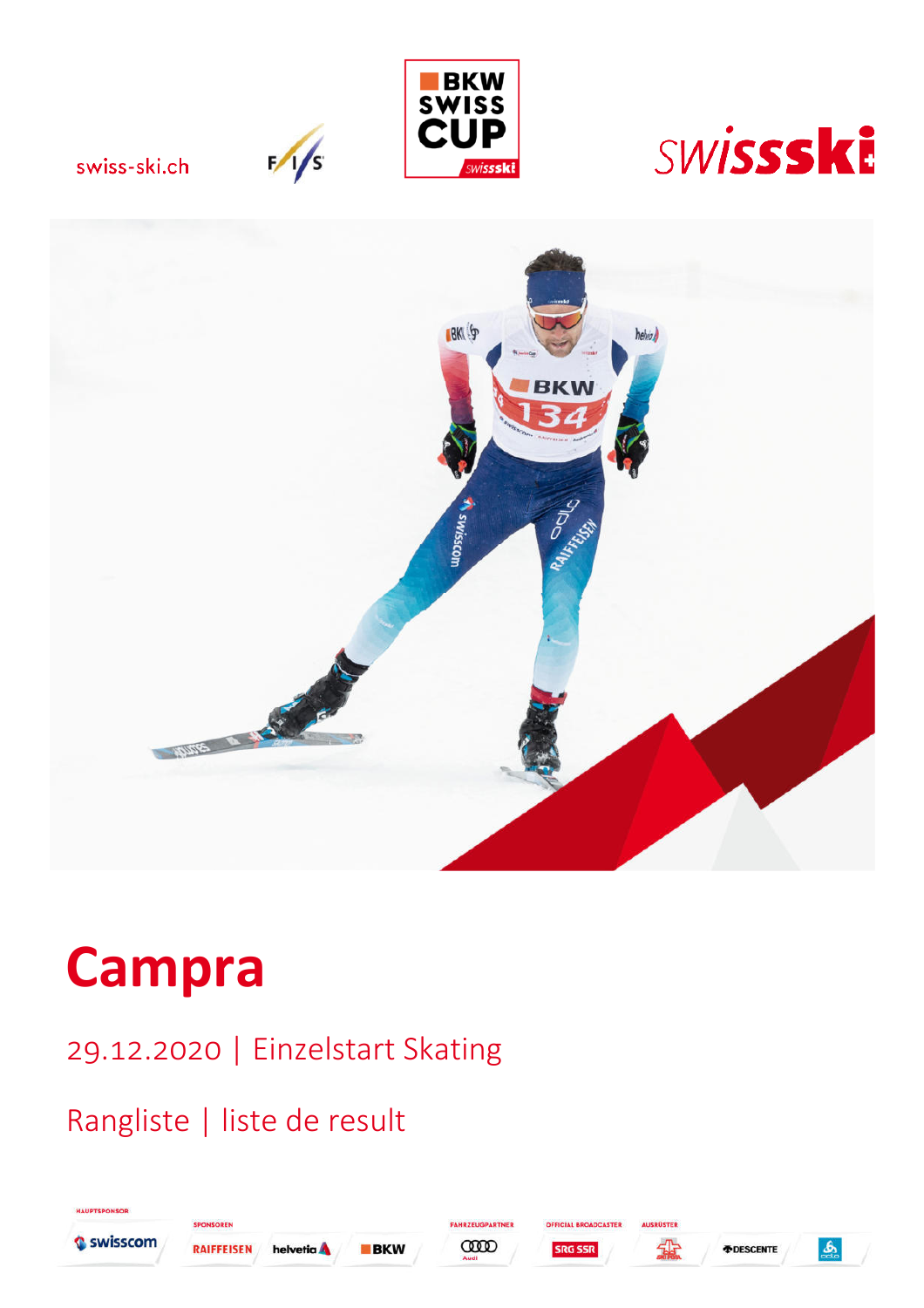

| Rangliste Einzelstart 29.12.2020<br>pra<br>$\mathcal{L}^{\mathcal{L}}(\mathcal{L}^{\mathcal{L}}(\mathcal{L}^{\mathcal{L}}(\mathcal{L}^{\mathcal{L}}(\mathcal{L}^{\mathcal{L}}(\mathcal{L}^{\mathcal{L}}(\mathcal{L}^{\mathcal{L}}(\mathcal{L}^{\mathcal{L}}(\mathcal{L}^{\mathcal{L}}(\mathcal{L}^{\mathcal{L}}(\mathcal{L}^{\mathcal{L}}(\mathcal{L}^{\mathcal{L}}(\mathcal{L}^{\mathcal{L}}(\mathcal{L}^{\mathcal{L}}(\mathcal{L}^{\mathcal{L}}(\mathcal{L}^{\mathcal{L}}(\mathcal{L}^{\mathcal{L$ |                             | <b>SWISSSKI</b> |
|------------------------------------------------------------------------------------------------------------------------------------------------------------------------------------------------------------------------------------------------------------------------------------------------------------------------------------------------------------------------------------------------------------------------------------------------------------------------------------------------------|-----------------------------|-----------------|
| <b>BKW Swiss Cup · BKW Swiss Cup,</b>                                                                                                                                                                                                                                                                                                                                                                                                                                                                |                             | F/1/s           |
|                                                                                                                                                                                                                                                                                                                                                                                                                                                                                                      | <b>Rangliste</b> 29.12.2020 |                 |

| Jury         |                     |                         |                                        |      |            | <b>Technische Daten</b>                  |                                 |                  |                 |                          |                 |
|--------------|---------------------|-------------------------|----------------------------------------|------|------------|------------------------------------------|---------------------------------|------------------|-----------------|--------------------------|-----------------|
|              | <b>TD-FIS</b>       |                         | Gérald Brandt                          |      |            | <b>Distanz</b>                           |                                 | $2 \times 3.75$  | $3 \times 3.3$  | $3 \times 3.3$           | $4 \times 3.75$ |
|              |                     | <b>TD-FIS Ass. Race</b> | Edi Zihlmann                           |      |            | Start/Ziel                               |                                 | 1420 m           | 1420m           | 1420 m                   | 1420 m          |
|              | Wettkampfleiter     |                         | Nicola Vanzetti                        |      |            | Höchster Punkt                           |                                 | 1440 m           | 1440 m          | 1440 m                   | 1440 m          |
|              |                     |                         |                                        |      |            |                                          | <b>Tiefster Punkt</b><br>1398 m |                  | 1398 m          | 1398 m                   | 1398 m          |
|              | Technik             |                         | frei                                   |      |            | Höchstanstieg (MC)                       |                                 | 40 m             | 33 m            | 33 m                     | 40 m            |
|              |                     |                         | Einzelstart, Intervall 30 Sek          |      |            | Gesamtsteigung (TC)                      |                                 | 143 m            | 134 m           | 134 m                    | 143 m           |
| Codex        |                     |                         | 7.5 km F JUN W                         | 3395 | 51.26      | Wetter                                   | Bewölkt                         |                  | $-5 °C$         | Gemeldet                 | 139             |
|              |                     |                         | 10 km F FIS W                          | 3396 | 44.81      | Schnee                                   | kompakt, pulver                 |                  | -7 $^{\circ}$ C | Gestartet                | 132             |
|              |                     |                         | 10 km F FIS M                          | 3397 | 27.75      |                                          |                                 |                  |                 | Rangiert                 | 132             |
|              |                     |                         | 15 km F FIS M                          | 3398 | 56.99      |                                          |                                 |                  |                 |                          |                 |
|              |                     | Ran StrN Lizenz         | <b>Vorname Nachname</b>                |      |            | Jahr Verein                              |                                 |                  | Laufzeit        | Rückst.                  | <b>Pkt</b>      |
|              |                     |                         |                                        |      |            |                                          |                                 |                  |                 |                          |                 |
|              |                     |                         | Frauen U18/U20 7.5 km ( 2 x 3.75 km)   |      |            |                                          |                                 |                  |                 |                          |                 |
| 1            | 33                  |                         | 3515319 Anja WEBER                     |      |            | 2001 ZSV / Am Bachtel<br>10:10,5(1)      |                                 |                  | 20:37,9         |                          | 0.00            |
| $\mathbf{2}$ | 32                  | 3515321                 | Nadja KAELIN                           |      |            | 2001 BSV / Alpina St.Moritz              |                                 |                  | 20:49,1         | 00:11,2                  | 7.24            |
|              |                     |                         |                                        |      |            | 10:16,9(2)                               |                                 |                  |                 |                          |                 |
| 3            | 31                  | 3515375                 | <b>Marina KAELIN</b>                   |      |            | 2003 BSV / Alpina St.Moritz              |                                 |                  | 21:19,2         | 00:41,3                  | 26.69           |
|              |                     |                         |                                        |      |            | 10:46,2(3)                               |                                 |                  |                 |                          |                 |
| 4            | 25                  |                         | 3515396 Ramona SCHOEPFER               |      |            | 2004 ZSSV / Marbach                      |                                 |                  | 22:21,4         | 01:43,5                  | 66.89           |
| 5            | 18                  | 3515386                 | <b>Elyne MOOSER</b>                    |      |            | 10:59,2(4)<br>2004 SROM / Im Fang        |                                 |                  | 22:54,4         | 02:16,5                  | 88.21           |
|              |                     |                         |                                        |      |            | 11:26,2(6)                               |                                 |                  |                 |                          |                 |
| 6            | 30                  |                         | 3515320 Flavia LINDEGGER               |      |            | 2001 BSV / Davos                         |                                 |                  | 23:02,0         | 02:24,1                  | 93.13           |
|              |                     |                         |                                        |      |            | 11:25,4(5)                               |                                 |                  |                 |                          |                 |
| 7            | 29                  |                         | 3515362 Bianca BUHOLZER                |      |            | 2002 ZSSV / Horw                         |                                 |                  | 23:13,5         | 02:35,6                  | 100.56          |
|              |                     |                         |                                        |      |            | 11:34,5(8)                               |                                 |                  |                 |                          |                 |
| 8            | 20                  | 3515369                 | <b>Noelie BRANDT</b>                   |      |            | 2003 SROM / Im Fang                      |                                 |                  | 23:23,1         | 02:45,2                  | 106.76          |
|              |                     |                         |                                        |      |            | 11:40,1(14)                              |                                 |                  |                 |                          |                 |
| 9            | 19                  |                         | 3515399 Leandra BECK                   |      |            | 2004 BSV / Alpina St.Moritz              |                                 |                  | 23:34,0         |                          | 02:56,1 113.81  |
|              |                     |                         |                                        |      |            | 11:27,2(7)                               |                                 |                  |                 |                          |                 |
| 10           | 14                  |                         | 3205751 Zoe Elisabeth Maria            |      |            | 2002 GER                                 |                                 |                  | 23:37,7         |                          | 02:59,8 116.20  |
| 11           | 24                  |                         | 3515356 Helena GUNTERN                 |      |            | 11:37,1(11)<br>2002 BSV / Sarsura Zernez |                                 |                  | 23:43,2         |                          | 03:05,3 119.75  |
|              |                     |                         |                                        |      |            | 11:35,8(9)                               |                                 |                  |                 |                          |                 |
| 12           | 17                  |                         | 3515364 Lea NIEDHART                   |      |            | 2002 BOSV / Kandersteg                   |                                 |                  | 23:44,6         |                          | 03:06,7 120.66  |
|              |                     |                         |                                        |      |            | 11:36,4(10)                              |                                 |                  |                 |                          |                 |
| 13           | 28                  |                         | 3515360 Malia ELMER                    |      |            | 2002 OSSV / Riedern                      |                                 |                  | 23:44,7         |                          | 03:06,8 120.72  |
|              |                     |                         |                                        |      |            | 11:37,6 (12)                             |                                 |                  |                 |                          |                 |
| 14           | 27                  |                         | 3515335 Celine MEISSER                 |      |            | 2001 BSV / Davos                         |                                 |                  | 23:45,1         |                          | 03:07,2 120.98  |
|              |                     |                         |                                        |      |            | 11:51,7(16)                              |                                 |                  |                 |                          |                 |
| 15           | $\overline{7}$      |                         | 3515398 Nadia STEIGER                  |      |            | 2004 ZSSV / Horw                         |                                 |                  | 23:49,0         |                          | 03:11,1 123.50  |
|              |                     |                         |                                        |      |            | 11:39,2(13)                              |                                 |                  |                 |                          |                 |
|              | <b>HAUPTSPONSOR</b> |                         | <b>SPONSOREN</b>                       |      |            | <b>FAHRZEUGPARTNER</b>                   | <b>OFFICIAL BROADCASTER</b>     | <b>AUSRÜSTER</b> |                 |                          |                 |
|              | Swisscom            |                         | helvetia <b>A</b><br><b>RAIFFEISEN</b> |      | <b>BKW</b> | œœ                                       | <b>SRG SSR</b>                  |                  | ⋦⋤              | <b><i>N</i></b> DESCENTE | $\frac{1}{2}$   |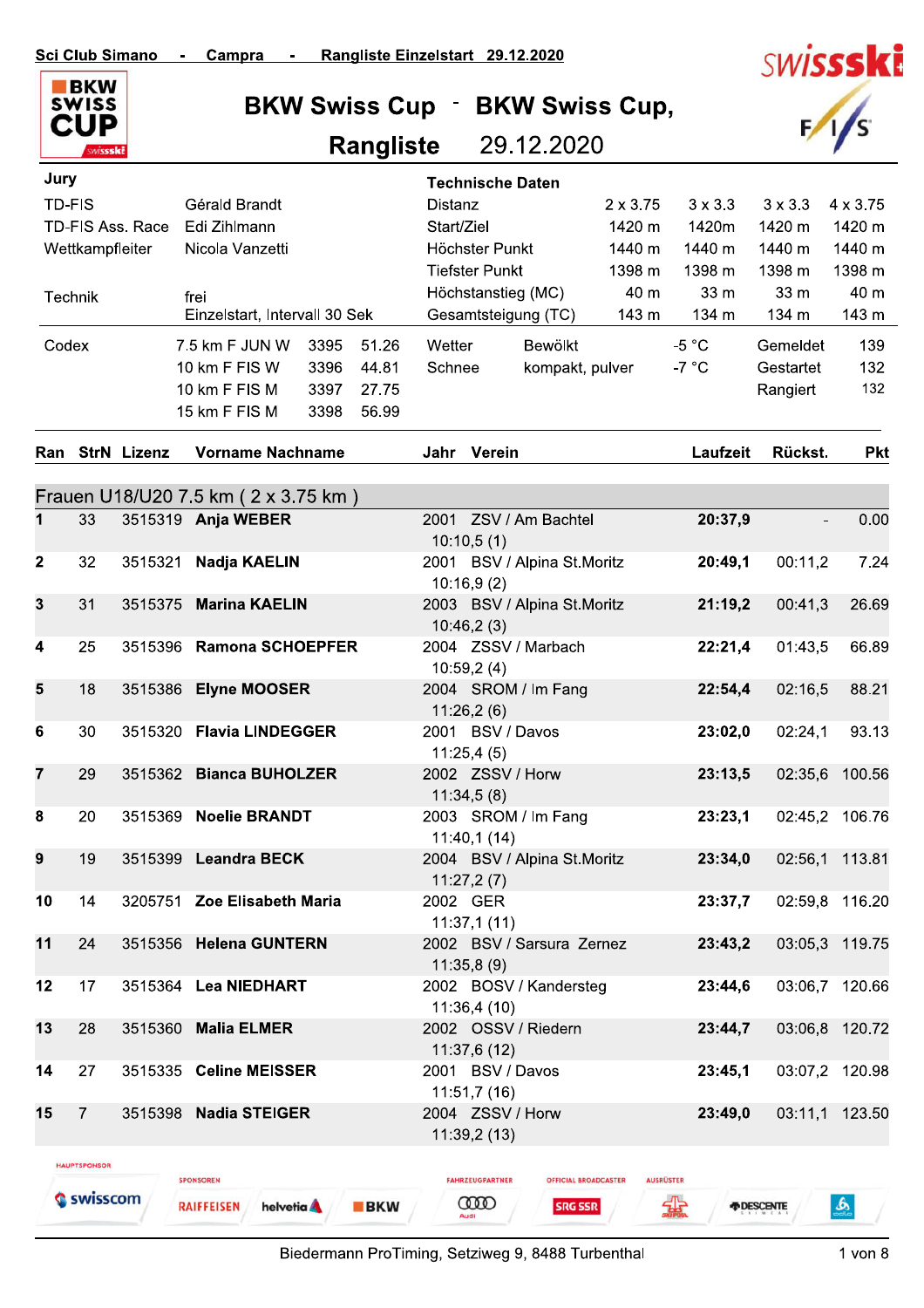Sci Club Simano - Campra - Rangliste Einzelstart 29.12.2020

|    |    | Ran StrN Lizenz | <b>Vorname Nachname</b> | Jahr Verein                                  | Laufzeit | Rückst.        | <b>Pkt</b> |
|----|----|-----------------|-------------------------|----------------------------------------------|----------|----------------|------------|
| 16 | 8  |                 | 3515382 Fabienne ALDER  | 2003 BSV / Bernina Pontresina<br>11:49,7(15) | 23:55,5  | 03:17,6 127.70 |            |
| 17 | 15 |                 | 3515344 Selina BEBI     | 2001 BSV / Davos<br>11:55,4(18)              | 23:59,5  | 03:21,6 130.29 |            |
| 18 | 9  |                 | 3515383 Sarah MEISSER   | 2003 BSV / Davos<br>11:53,0(17)              | 24:09,8  | 03:31,9 136.94 |            |
| 19 | 22 |                 | 3515359 Selina HAAS     | 2002 ZSSV / Marbach<br>12:01,3(19)           | 24:10,8  | 03:32,9 137.59 |            |
| 20 | 21 |                 | 3515329 Leane CHERIX    | 2001 SROM / Bex<br>12:03,4(20)               | 24:28,5  | 03:50,6 149.03 |            |
| 21 | 23 | 3515381         | <b>Niculina NUFER</b>   | 2003 BSV / Sedrun-Tujetsch<br>12:07,6 (22)   | 24:29,0  | 03:51,1 149.35 |            |
| 22 | 16 | 3515371         | <b>Noemie CHARRIERE</b> | 2003 SROM / Im Fang<br>12:15,5(24)           | 24:38,4  | 04:00,5 155.42 |            |
| 23 | 3  | 3515368         | <b>Fiona TRIEBS</b>     | 2003 BSV / Sarsura Zernez<br>12:07,4(21)     | 24:42,5  | 04:04,6 158.07 |            |
| 24 | 10 |                 | 3515385 Lilou FREIHOLZ  | 2003 SROM / Vallée de Joux<br>12:22,0 (25)   | 24:56,9  | 04:19,0 167.38 |            |
| 25 | 26 |                 | 3515342 Lola WUTHRICH   | 2002 GJ / Vue-des-Alpes<br>12:23,0(26)       | 25:17,4  | 04:39,5 180.63 |            |
| 26 | 13 |                 | 3515361 Julia HAUSER    | 2002 OSSV / Riedern<br>12:08,7 (23)          | 25:17,8  | 04:39,9 180.89 |            |
| 27 | 12 |                 | 3515376 Fiona CHRISTEN  | 2003 ZSSV / Unterschächen<br>12:38,1(28)     | 25:18,7  | 04:40,8 181.47 |            |
| 28 | 6  |                 | 3515393 Lea ZIMMERMANN  | 2004 BSV / Davos<br>12:25,6 (27)             | 25:22,6  | 04:44,7 183.99 |            |
| 29 | 5  |                 | 3515394 Celia RÜEGG     | 2004 ZSV / Am Bachtel<br>12:40,8 (29)        | 25:23,9  | 04:46,0 184.83 |            |
| 30 | 11 |                 | 3205818 Franca PROTTE   | 2003 SSM / Plasselb<br>12:51,0(30)           | 25:41,3  | 05:03,4 196.07 |            |
| 31 | 2  | 3515388         | <b>Fiona NUNIGE</b>     | 2004 BSV / Davos<br>13:12,1(32)              | 26:59,5  | 06:21,6 246.61 |            |
| 32 | 4  |                 | 3515387 Luana FEUBLI    | 2003 ZSSV / Büren - Oberdorf<br>13:07,9 (31) | 27:16,6  | 06:38,7 257.66 |            |
| 33 | 1  | 3515391         | <b>Elina BIDERBOST</b>  | 2004 SVAL / Obergoms<br>13:31,7(33)          | 27:46.2  | 07:08,3 276.79 |            |

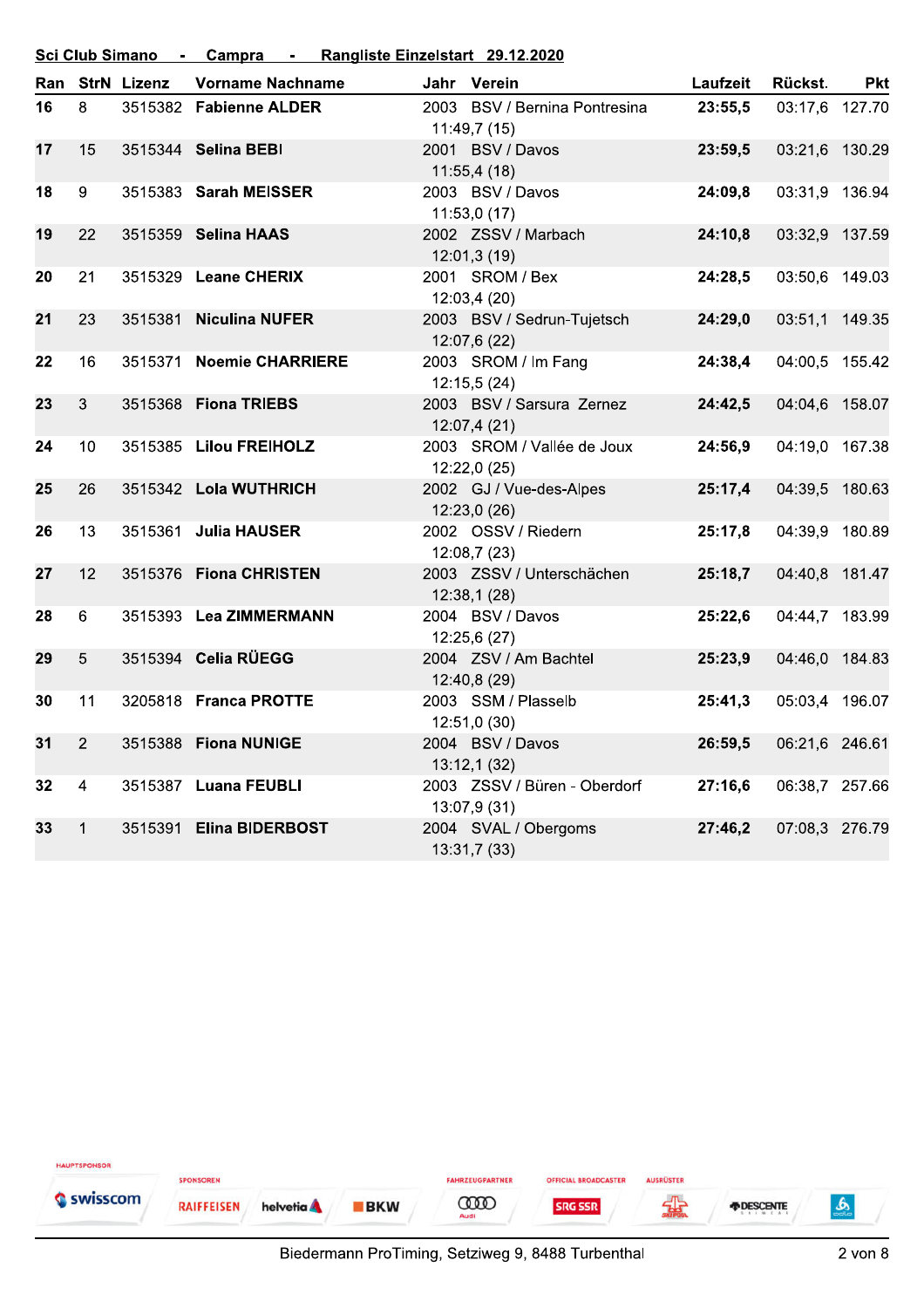Sci Club Simano - Campra - Rangliste Einzelstart 29.12.2020

|                         |    | Ran StrN Lizenz           | <b>Vorname Nachname</b>      | Jahr Verein                             |              | Laufzeit | Rückst.        | <b>Pkt</b> |
|-------------------------|----|---------------------------|------------------------------|-----------------------------------------|--------------|----------|----------------|------------|
|                         |    | Frauen 10 km (3 x 3.3 km) |                              |                                         |              |          |                |            |
| $\mathbf 1$             | 56 |                           | 3515238 Lydia HIERNICKEL     | 1996 SVAL / Gardes-Frontière            |              | 28:25,8  | $\blacksquare$ | 0.00       |
|                         |    |                           |                              | 08:57,8(1)                              | 18:28,8(1)   |          |                |            |
| $\overline{2}$          | 54 |                           | 3515316 Anja LOZZA           | 2000 BSV / Zuoz                         |              | 28:29,7  | 00:03,9        | 1.83       |
|                         |    |                           |                              | 09:20,1(3)                              | 18:54,6(2)   |          |                |            |
| $\mathbf{3}$            | 55 |                           | 3515289 Desiree STEINER      | 1998 BSV / Davos                        |              | 28:46,5  | 00:20,7        | 9.71       |
|                         |    |                           |                              | 09:20,4(4)                              | 19:04,4(4)   |          |                |            |
| $\overline{\mathbf{4}}$ | 53 | 3505096                   | <b>Maria GRAEFNINGS</b>      | 1985 SWE                                |              | 28:48,1  | 00:22,3        | 10.46      |
| 5                       | 51 |                           | 3515285 Giuliana WERRO       | 09:17,1(2)<br>1999 BSV / Sarsura Zernez | 18:58,4(3)   |          | 00:31,0        | 14.54      |
|                         |    |                           |                              | 09:25,1(5)                              | 19:10,4(5)   | 28:56,8  |                |            |
| $6\phantom{1}$          | 45 |                           | 3515277 Aita KAUFMANN        | 1997 SAS / SAS Bern                     |              | 29:47,0  | 01:21,2        | 38.08      |
|                         |    |                           |                              | 09:48,3(9)                              | 19:47,4(6)   |          |                |            |
| $\overline{7}$          | 49 |                           | 3355004 Nina RIEDENER        | 2000 LSV / Nordic Club                  |              | 29:59,0  | 01:33,2        | 43.71      |
|                         |    |                           |                              | 09:49,7 (10)                            | 19:59,0 (10) |          |                |            |
| 8                       | 41 |                           | 3515210 Flurina VOLKEN       | 1993 SVAL / Obergoms                    |              | 30:08,9  | 01:43,1        | 48.35      |
|                         |    |                           |                              | 09:45,3(7)                              | 19:56,7(8)   |          |                |            |
| 9                       | 44 |                           | 3515348 Carla Nina WOHLER    | 2000 BOSV / NSK Thun                    |              | 30:13,3  | 01:47,5        | 50.42      |
|                         |    |                           |                              | 09:44,7(6)                              | 19:57,1(9)   |          |                |            |
| 10                      | 52 |                           | 3515299 Solène FAIVRE        | 2000 GJ / La Brévine                    |              | 30:17,0  | 01:51,2        | 52.15      |
| 11                      |    |                           | 3515347 Gianna Chiara WOHLER | 09:47,5(8)<br>2000 BOSV / NSK Thun      | 19:52,4(7)   | 30:28,4  |                | 57.50      |
|                         | 47 |                           |                              | 09:50,2 (11)                            | 20:14,1(11)  |          | 02:02,6        |            |
| 12                      | 43 | 3515286                   | <b>Nadine MATTER</b>         | 1998 ZSSV / Nordic Engelberg            |              | 31:18,1  | 02:52,3        | 80.81      |
|                         |    |                           |                              | 09:57,9 (12)                            | 20:34,0 (12) |          |                |            |
| 13                      | 50 |                           | 3205597 Melina SCHOETTES     | 1998 GER                                |              | 31:53,9  | 03:28,1        | 97.60      |
|                         |    |                           |                              | 10:16,5(13)                             | 21:08,9(13)  |          |                |            |
| 14                      | 42 |                           | 3355005 Annalena SCHOCHER    | 2000 LSV / Nordic Club                  |              | 32:49,5  | 04:23,7 123.67 |            |
|                         |    |                           |                              | 10:38,4(15)                             | 21:39,4 (14) |          |                |            |
| 15                      | 46 |                           | 3045074 Katerina PAUL        | 1996 AUS                                |              | 32:52,8  | 04:27,0 125.22 |            |
|                         |    |                           |                              | 10:23,1(14)                             | 21:45,9 (15) |          |                |            |
| 16                      | 48 |                           | 3515328 Emma WUTHRICH        | 2000 GJ / Vue-des-Alpes                 |              | 33:01,5  | 04:35,7 129.30 |            |
|                         |    |                           |                              | 10:45,0 (16)                            | 21:51,1(16)  |          |                |            |

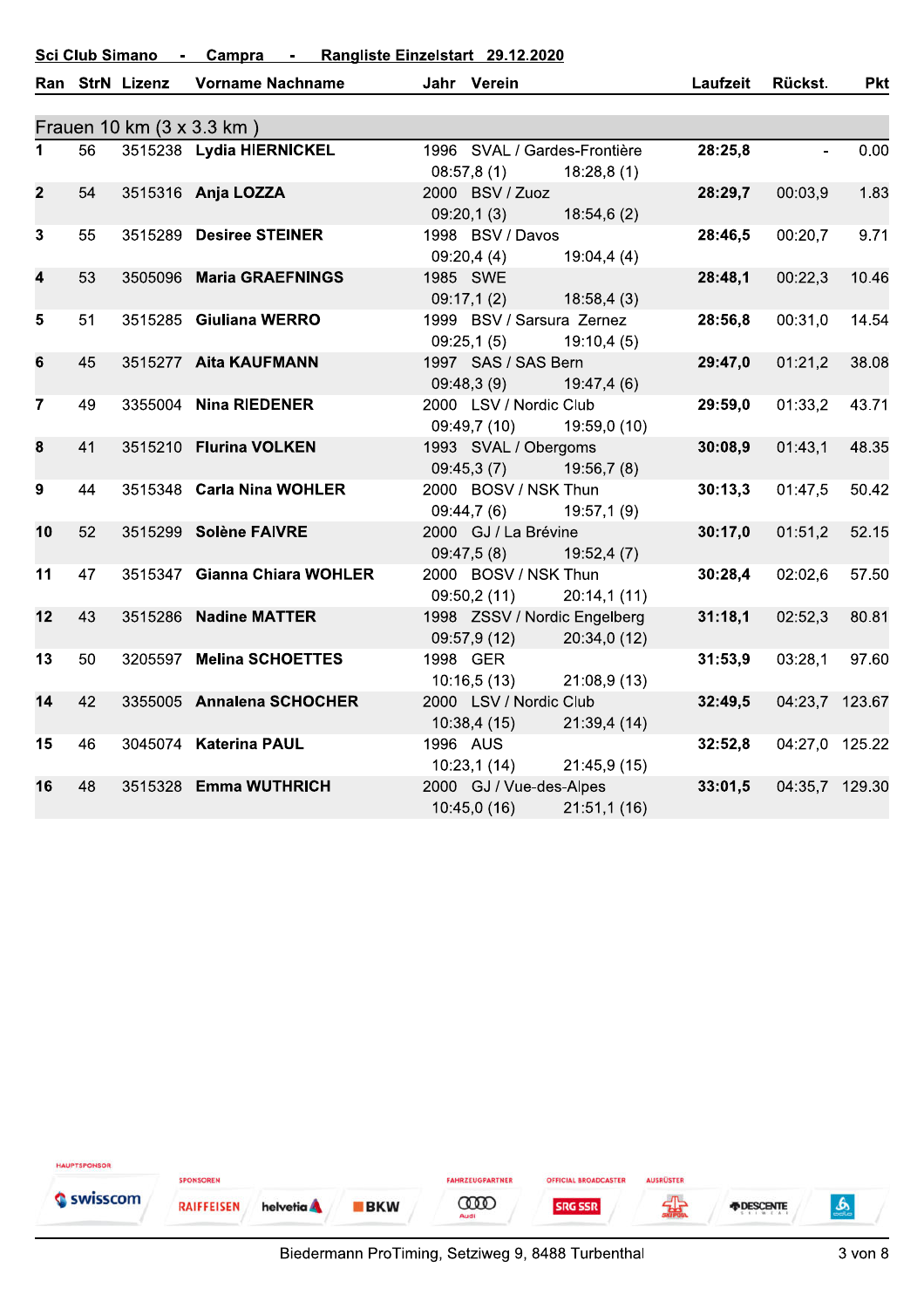#### Rangliste Einzelstart 29.12.2020 **Sci Club Simano** Campra  $\sim$  $\sim$

|                |     | Ran StrN Lizenz | <b>Vorname Nachname</b>           | Jahr Verein                       |                                | Laufzeit | Rückst. | <b>Pkt</b> |
|----------------|-----|-----------------|-----------------------------------|-----------------------------------|--------------------------------|----------|---------|------------|
|                |     |                 | Männer U18/U20 10 km (3 x 3.3 km) |                                   |                                |          |         |            |
| 1.             |     |                 | 115 3510671 Cla-Ursin NUFER       | 2001 BSV / Sedrun-Tujetsch        |                                | 24:40,5  |         | 0.00       |
|                |     |                 |                                   | 08:03,3(2)                        | 16:26,0(1)                     |          |         |            |
| $\mathbf{2}$   | 114 |                 | 3510710 Antonin SAVARY            | 2002 SROM / Riaz                  |                                | 24:42,6  | 00:02,1 | 1.13       |
|                |     |                 |                                   | 08:02,1(1)                        | 16:29,5(2)                     |          |         |            |
| $\mathbf{3}$   | 107 |                 | 3510770 Niclas STEIGER            | 2004 BSV / Piz Ot Samedan         |                                | 24:55,5  | 00:15,0 | 8.11       |
|                |     |                 |                                   | 08:18,0(8)                        | 16:41,9(3)                     |          |         |            |
| 4              | 100 |                 | 3201022 Birger HARTMANN           | 2001 GER                          |                                | 25:15,2  | 00:34,7 | 18.75      |
|                |     |                 |                                   | 08:15,2(7)                        | 16:44,2(5)                     |          |         |            |
| 5              | 116 |                 | 3510644 Nicola WIGGER             | 2001 ZSV / Am Bachtel             |                                | 25:18,8  | 00:38,3 | 20.70      |
|                |     |                 |                                   | 08:11,9(5)                        | 16:43,7(4)                     |          |         |            |
| 6              | 105 |                 | 3510729 Fabrizio ALBASINI         | 2003 BSV / Alpina St.Moritz       |                                | 25:23,8  | 00:43,3 | 23.40      |
|                |     |                 |                                   |                                   | 16:46,1(7)                     |          |         |            |
| $\overline{7}$ | 103 |                 | 3510747 Pierrick COTTIER          | 08:11,7(4)<br>2003 SROM / Im Fang |                                | 25:24,4  |         | 23.72      |
|                |     |                 |                                   |                                   |                                |          | 00:43,9 |            |
|                |     |                 |                                   | 08:21,6(11)                       | 16:46,6(8)                     |          |         |            |
| 8              | 112 |                 | 3510707 Gianluca WALPEN           | 2002 BSV / Piz Ot Samedan         |                                | 25:32,2  | 00:51,7 | 27.94      |
|                |     |                 |                                   | 08:13,9(6)                        | 16:55,0(9)                     |          |         |            |
| 9              | 109 |                 | 3350013 Robin FROMMELT            | 2002 LSV / Nordic Club            |                                | 25:41,4  | 01:00.9 | 32.91      |
|                |     |                 |                                   | 08:18,3(10)                       | 17:01,1(10)                    |          |         |            |
| 10             | 93  |                 | 3200933 Jan STOELBEN              | 2001 GER                          |                                | 25:43,4  | 01:02,9 | 33.99      |
|                |     |                 |                                   | 08:06,5(3)                        | 16:44,7(6)                     |          |         |            |
| 11             | 104 |                 | 3510730 Yannick ZELLWEGER         | 2003 BSV / Alpina St.Moritz       |                                | 25:55,7  | 01:15,2 | 40.63      |
|                |     |                 |                                   | 08:24,2(12)                       | 17:15,8(11)                    |          |         |            |
| 12             | 113 |                 | 3510714 Mario BÄSSLER             | 2002 SSW / Elm                    |                                | 26:01,8  | 01:21,3 | 43.93      |
|                |     |                 |                                   | 08:27,5(14)                       | 17:19,2(12)                    |          |         |            |
| 13             | 108 |                 | 3510713 Ilan PITTIER              | 2003 GJ / Vue-des-Alpes           |                                | 26:02,3  | 01:21,8 | 44.20      |
|                |     |                 |                                   | 08:25,8(13)                       | 17:22,0(14)                    |          |         |            |
| 14             | 97  |                 | 3510726 Jan FAESSLER              |                                   | 2003 OSSV / Speer Ebnat-Kappel | 26:09,4  | 01:28.9 | 48.04      |
|                |     |                 |                                   | 08:33,8(19)                       | 17:29,2 (19)                   |          |         |            |
| 15             | 99  |                 | 3350011 Micha BÜCHEL              | 2002 LSV / Nordic Club            |                                | 26:20,0  | 01:39,5 | 53.77      |
|                |     |                 |                                   | 08:38,0 (22) 17:28,2 (17)         |                                |          |         |            |
| 16             | 95  |                 | 3510782 Silvan HAUSER             | 2004 OSSV / Riedern               |                                | 26:24,2  | 01:43,7 | 56.04      |
|                |     |                 |                                   | 08:18,1(9)                        | 17:19,7 (13)                   |          |         |            |
| 17             | 90  |                 | 3510700 Andrin ZUEGER             | 2002 BSV / Rätia Chur             |                                | 26:26,9  | 01:46,4 | 57.49      |
|                |     |                 |                                   | 08:40,3(24)                       | 17:29,0 (18)                   |          |         |            |
| 18             | 98  |                 | 3510667 Romain GOLAY              | 2001 SROM / Vallée de Joux        |                                | 26:28,0  | 01:47,5 | 58.09      |
|                |     |                 |                                   | 08:33,5(18)                       | 17:26,1(15)                    |          |         |            |
| 19             | 73  |                 | 3510731 Noe NÄFF                  | 2003 BSV / Lischana Scuol         |                                | 26:30,8  | 01:50,3 | 59.60      |
|                |     |                 |                                   | 08:36,2 (20) 17:30,7 (20)         |                                |          |         |            |
| 20             | 96  |                 | 3510559 Fadri SCHMID              | 2001 BSV / Sedrun-Tujetsch        |                                | 26:32,3  | 01:51,8 | 60.41      |
|                |     |                 |                                   | 08:41,1(25)                       | 17:39,0 (22)                   |          |         |            |
| 21             | 85  |                 | 3510742 Elia BETI                 | 2003 BSV / Bernina Pontresina     |                                | 26:39,4  | 01:58,9 | 64.25      |
|                |     |                 |                                   | 08:44,8 (27)                      | 17:47,2 (25)                   |          |         |            |
| 22             | 74  |                 | 3510758 Silvan DURRER             | 2004 ZSV / Drusberg               |                                | 26:43,5  | 02:03,0 | 66.46      |
|                |     |                 |                                   | 08:31,7(17)                       | 17:36,0 (21)                   |          |         |            |
| 23             | 68  |                 | 3510702 Tom MARTY                 | 2002 BSV / Davos                  |                                | 26:49,4  | 02:08,9 | 69.65      |
|                |     |                 |                                   |                                   |                                |          |         |            |
|                |     |                 |                                   | 08:52,8 (33)                      | 17:55,0 (29)                   |          |         |            |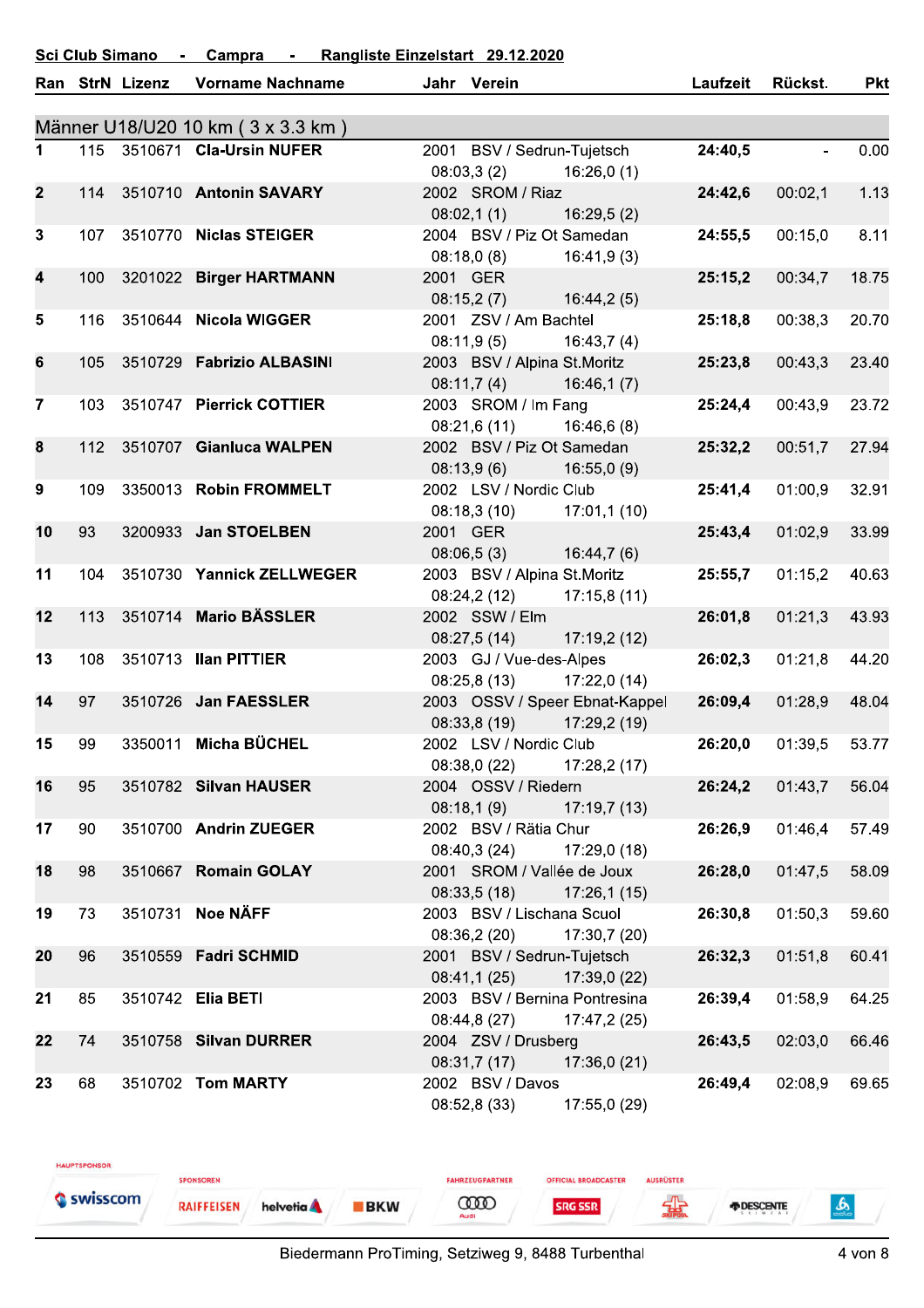#### Rangliste Einzelstart 29.12.2020 **Sci Club Simano** Campra  $\sim$ j.

| Ran |     | <b>StrN Lizenz</b> | <b>Vorname Nachname</b>  |          | Jahr Verein                 |                               | Laufzeit | Rückst.        | <b>Pkt</b> |
|-----|-----|--------------------|--------------------------|----------|-----------------------------|-------------------------------|----------|----------------|------------|
| 24  | 102 |                    | 3510725 Samuel NEUHAUS   |          | 2003 SSM / Plasselb         |                               | 26:51.0  | 02:10,5        | 70.52      |
|     |     |                    |                          |          | 08:29,1(16)                 | 17:27,7 (16)                  |          |                |            |
| 25  | 75  |                    | 3510704 Filippo GADIENT  |          | 2002 BSV / Alpina St.Moritz |                               | 26:52,3  | 02:11,8        | 71.22      |
|     |     |                    |                          |          | 08:27,5 (14)                | 17:43,3 (24)                  |          |                |            |
| 26  | 77  |                    | 3510779 Roman ALDER      |          |                             | 2004 BSV / Bernina Pontresina | 27:07,7  | 02:27,2        | 79.54      |
|     |     |                    |                          |          | 08:46,8 (28)                | 17:54,7 (28)                  |          |                |            |
| 27  | 91  |                    | 3510751 Orest MOOSER     |          | 2003 SROM / Im Fang         |                               | 27:08,3  | 02:27.8        | 79.86      |
|     |     |                    |                          |          |                             | 08:39,4 (23) 17:54,1 (26)     |          |                |            |
| 28  | 106 |                    | 3510681 Fabian FAHNER    |          | 2001 BOSV / Nordischer      |                               | 27:09,9  | 02:29,4        | 80.73      |
|     |     |                    |                          |          | 08:51,1(32)                 | 17:54,2 (27)                  |          |                |            |
| 29  | 80  |                    | 3510708 Armando SPAETI   |          | 2002 ZSSV / Horw            |                               | 27:11,1  | 02:30,6        | 81.38      |
|     |     |                    |                          |          |                             | 08:36,2 (20) 17:42,5 (23)     |          |                |            |
| 30  | 89  |                    | 3510696 Gino BRAENDLI    |          | 2002 BSV / Davos            |                               | 27:12,4  | 02:31,9        | 82.08      |
|     |     |                    |                          |          | 08:48,7(31)                 | 18:01,2 (31)                  |          |                |            |
| 31  | 81  |                    | 3510772 Jon-Fadri NUFER  |          | 2004 BSV / Sedrun-Tujetsch  |                               | 27:13,8  | 02:33,3        | 82.84      |
|     |     |                    |                          |          | 08:52,8(33)                 | 17:58,0 (30)                  |          |                |            |
| 32  | 72  |                    | 3510762 Matthias RIEBLI  |          | 2004 ZSSV / Schwendi-Langis |                               | 27:20,8  | 02:40,3        | 86.62      |
|     |     |                    |                          |          | 08:56,8 (37)                | 18:03,3(32)                   |          |                |            |
| 33  | 71  |                    | 3510732 Ivan FAHNER      |          | 2003 BOSV / Nordischer      |                               | 27:21,4  | 02:40,9        | 86.94      |
|     |     |                    |                          |          | 09:00,0 (39)                | 18:11,6 (35)                  |          |                |            |
| 34  | 66  |                    | 3060020 Mathis POUTOT    | 2002 BEL |                             |                               | 27:22,8  | 02:42,3        | 87.70      |
|     |     |                    |                          |          | 08:47,4 (30)                | 18:07,3 (34)                  |          |                |            |
| 35  | 84  |                    | 3510775 Maxime BÉGUIN    |          | 2004 GJ / Vue-des-Alpes     |                               | 27:24,7  | 02:44,2        | 88.73      |
|     |     |                    |                          |          | 08:47,3 (29)                | 18:06,2 (33)                  |          |                |            |
| 36  | 88  |                    | 3510743 Philippe MEYER   |          | 2003 ZSSV / Horw            |                               | 27:28,1  | 02:47,6        | 90.56      |
|     |     |                    |                          |          | 09:08,4 (44)                | 18:18,5 (38)                  |          |                |            |
| 37  | 110 |                    | 3080035 Manex SILVA      |          | 2002 BRA                    |                               | 27:33,3  | 02:52,8        | 93.37      |
|     |     |                    |                          |          | 09:01,4 (41)                | 18:14,8 (36)                  |          |                |            |
| 38  | 76  |                    | 3510774 Flavio DURRER    |          | 2004 LSV / Nordic Club      |                               | 27:44,5  | 03:04,0        | 99.43      |
|     |     |                    |                          |          | 09:13,6 (45)                | 18:25,5 (40)                  |          |                |            |
| 39  | 87  |                    | 3510695 Gianluca WENGER  |          | 2002 BSV / Davos            |                               | 27:45.7  | 03:05,2 100.07 |            |
|     |     |                    |                          |          | 08:53,2 (35)                | 18:16,2 (37)                  |          |                |            |
| 40  | 70  |                    | 3350012 Tobias FROMMELT  |          | 2002 LSV / Nordic Club      |                               | 27:48,0  | 03:07,5 101.32 |            |
|     |     |                    |                          |          | 09:00,5 (40)                | 18:28,7 (42)                  |          |                |            |
| 41  | 83  |                    | 3510781 Elie BALLAY      |          | 2004 SROM / Bex             |                               | 27:53,7  | 03:13,2 104.40 |            |
|     |     |                    |                          |          | 09:16,8 (47)                | 18:35,5 (43)                  |          |                |            |
| 42  | 82  |                    | 3510686 Peter HIERNICKEL |          | 2001 BSV / Davos            |                               | 27:53,9  | 03:13,4 104.51 |            |
|     |     |                    |                          |          | 08:59,9 (38)                | 18:25,1 (39)                  |          |                |            |
| 43  | 69  |                    | 3510773 Sven BUHOLZER    |          | 2004 ZSSV / Horw            |                               | 27:58,3  | 03:17,8 106.88 |            |
|     |     |                    |                          |          | 09:14,4 (46)                | 18:36,8 (44)                  |          |                |            |
| 44  | 92  |                    | 3530983 Cooper HARTMANN  |          | 2001 BOSV / Nordischer      |                               | 28:06,3  | 03:25,8 111.21 |            |
|     |     |                    |                          |          | 08:54,3 (36)                | 18:28,5 (41)                  |          |                |            |
| 45  | 78  |                    | 3510734 Lucien PIGUET    |          | 2003 SROM / Goupils Alpes   |                               | 28:23,9  | 03:43,4 120.72 |            |
|     |     |                    |                          |          | 09:06,9 (42)                | 18:44,8 (45)                  |          |                |            |
| 46  | 67  |                    | 3201117 Tobias NAGEL     |          | 2004 SSM / Plasselb         |                               | 28:37,1  | 03:56,6 127.85 |            |
|     |     |                    |                          |          | 09:24,4 (48)                | 19:09,6 (49)                  |          |                |            |
| 47  | 86  |                    | 3510718 Kevin BERNEY     |          | 2003 SROM / Vallée de Joux  |                               | 28:49,6  | 04:09,1 134.60 |            |
|     |     |                    |                          |          |                             | 09:07,5 (43) 18:51,6 (46)     |          |                |            |

FAHRZEUGPARTNER

**COOD** 

**OFFICIAL BROADCASTER** 

**SRG SSR** 

AUSRÜSTER

编

HAUPTSPONSOR

Swisscom

SPONSOREN

**RAIFFEISEN** 

helvetia A

**BKW** 

 $\frac{2}{\sqrt{2}}$ 

*FDESCENTE*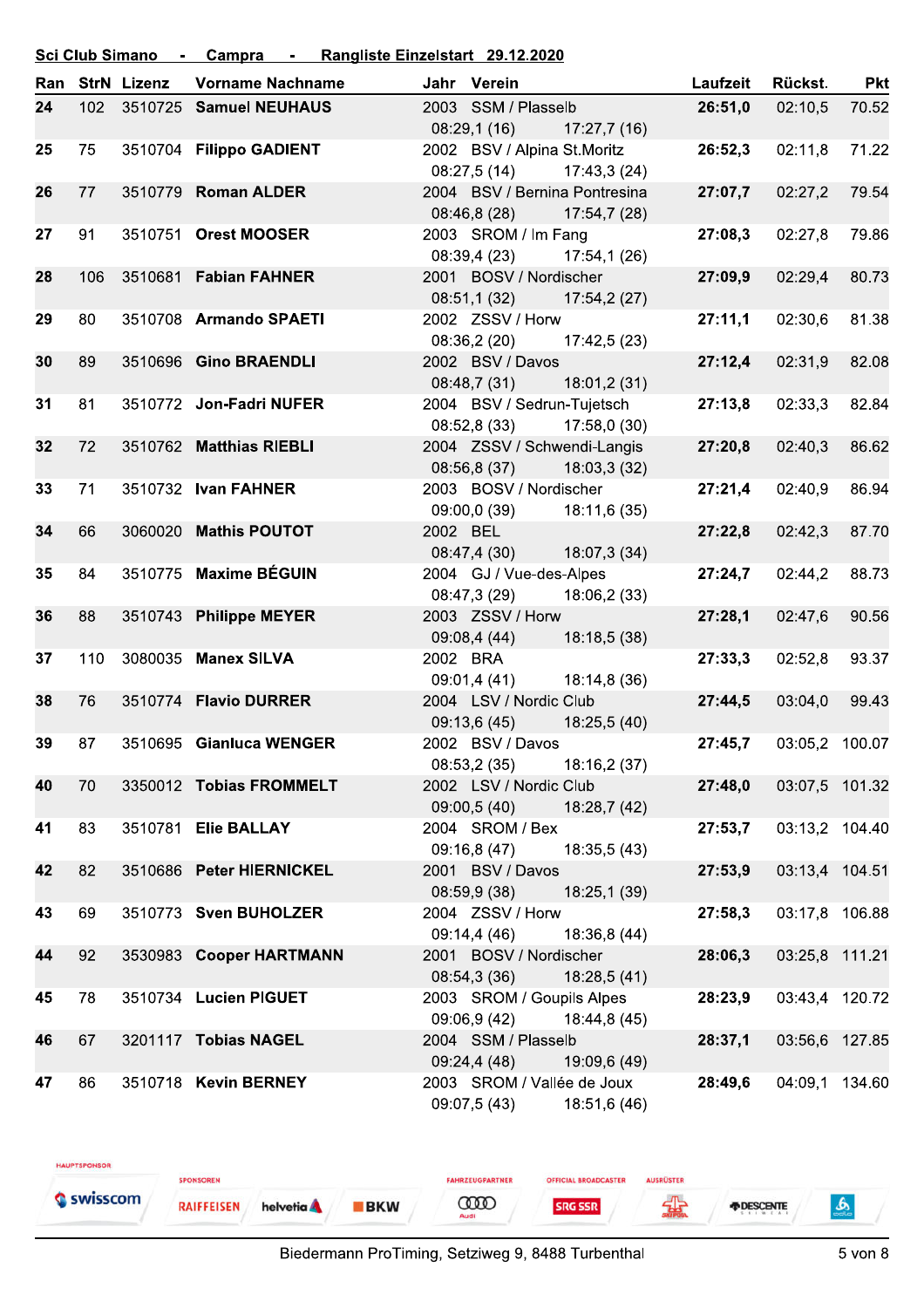| <b>Sci Club Simano</b> | Campra | Rangliste Einzelstart 29.12.2020 |  |
|------------------------|--------|----------------------------------|--|
|                        |        |                                  |  |

| Ran        |     | <b>StrN Lizenz</b> | <b>Vorname Nachname</b>     |          | Jahr Verein                                            |              | Laufzeit | Rückst.        | <b>Pkt</b> |
|------------|-----|--------------------|-----------------------------|----------|--------------------------------------------------------|--------------|----------|----------------|------------|
| 48         | 94  | 3510716            | <b>Ramon RIEBLI</b>         |          | 2002 ZSSV / Schwendi-Langis<br>09:28,6 (49)            | 19:08,5 (48) | 28:51.9  | 04:11,4 135.85 |            |
| 49         | 64  | 3510764            | <b>Jim MARTY</b>            |          | 2004 BSV / Davos<br>09:45,7 (52)                       | 19:35,2 (50) | 29:21.7  | 04:41,2 151.95 |            |
| 50         | 62  | 3510769            | <b>Claudio CANTIENI</b>     |          | 2004 BSV / Piz Ot Samedan<br>09:56,4 (54) 19:44,9 (52) |              | 29:30,1  | 04:49,6 156.49 |            |
| 51         | 65  |                    | 3201118 Florian NAGEL       |          | 2004 SSM / Plasselb<br>09:33,3 (50)                    | 19:36,2 (51) | 29:30,7  | 04:50,2 156.81 |            |
| 52         | 79  |                    | 3510776 Leo GUENIN          |          | 2004 GJ / Vue-des-Alpes<br>08:43,8(26)                 | 18:58,0 (47) | 29:53,1  | 05:12,6 168.92 |            |
| 53         | 61  |                    | 3510780 Alessandro VANZETTI |          | 2004 TISKI / Simano<br>09:50,3 (53)                    | 20:16,1(53)  | 30:26,8  | 05:46,3 187.13 |            |
| 54         | 101 | 3030033            | <b>Mateo Lorenzo SAUMA</b>  | 2004 ARG | 09:58,4 (55)                                           | 20:19,7 (54) | 30:30,2  | 05:49,7        | 188.96     |
| 55         | 63  | 3510735            | <b>Loris HANSELMANN</b>     |          | 2003 ZSV / Am Bachtel<br>09:41,9 (51)                  | 20:45,5 (55) | 32:23.9  | 07:43,4 250.40 |            |
| <b>DNS</b> | 111 | 3510697            | <b>David KNOBEL</b>         |          | 2002 ZSV / Am Bachtel                                  |              |          |                |            |

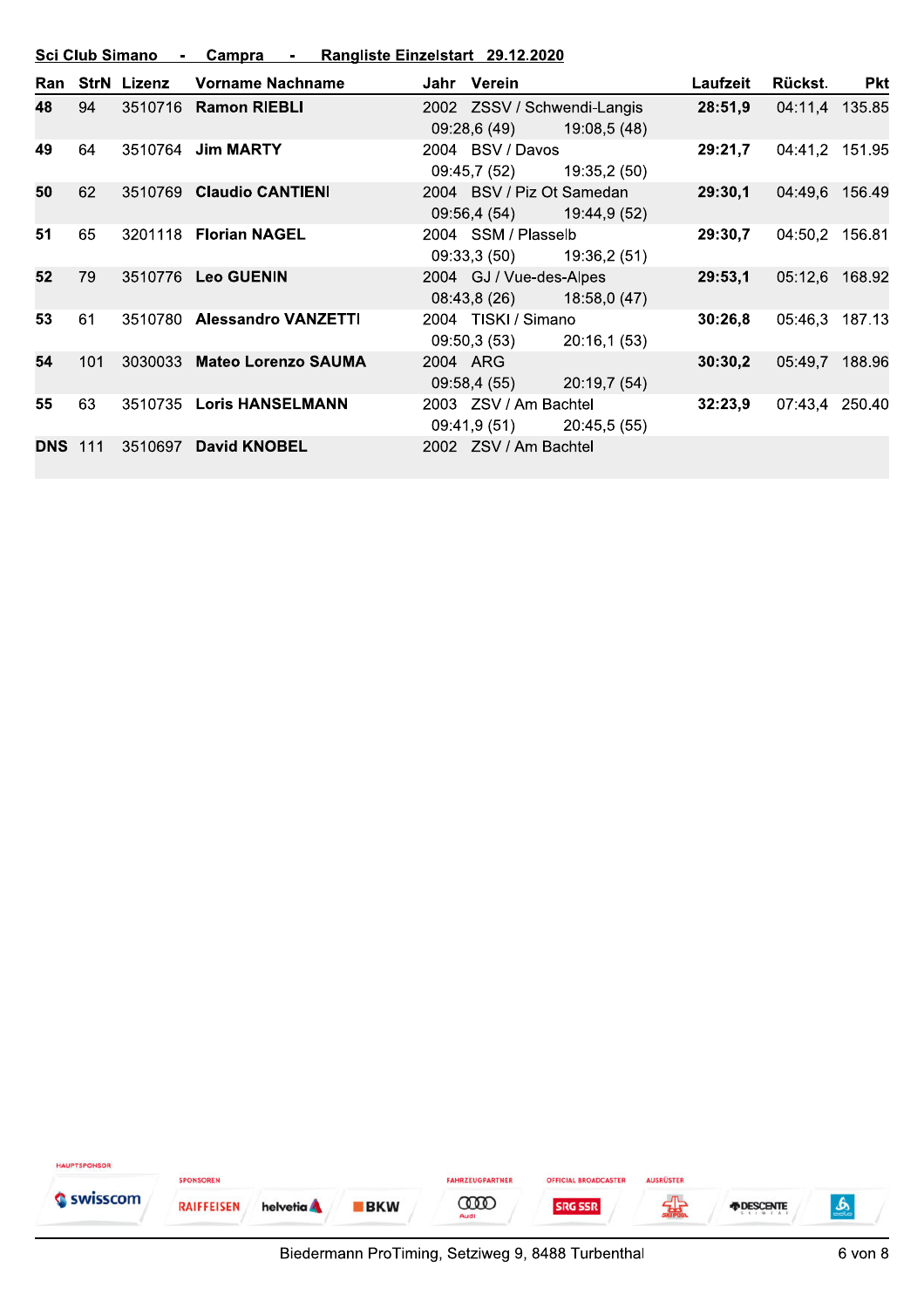#### **Sci Club Simano** Rangliste Einzelstart 29.12.2020 Campra  $\sim$ L.

|                         |     | Ran StrN Lizenz | <b>Vorname Nachname</b>         | Jahr Verein                             |                                  | Laufzeit                             | <b>Rückst.</b>         | <b>Pkt</b> |
|-------------------------|-----|-----------------|---------------------------------|-----------------------------------------|----------------------------------|--------------------------------------|------------------------|------------|
|                         |     |                 | Männer 15 km (4 x 3.75 km)      |                                         |                                  |                                      |                        |            |
| $\mathbf 1$             |     |                 | 153 3510510 Dajan DANUSER       | 1996 SSW / Vättis                       |                                  | 36:08,0                              | $\Delta \sim 10^{-11}$ | 0.00       |
|                         |     |                 |                                 | $08:44,7(1)$ 17:47,5(1)                 |                                  | 26:57,9(1)                           |                        |            |
| $\overline{2}$          | 152 |                 | 3510366 Ueli SCHNIDER           | 1990 SVAL / Gardes-Frontière            |                                  | 36:40,1                              | 00:32,1                | 11.85      |
|                         |     |                 |                                 | $08:49,3(2)$ 18:00,5(2)                 |                                  | 27:30,1(2)                           |                        |            |
| $\mathbf{3}$            | 150 |                 | 3510513 Marino CAPELLI          | 1996 BSV / Davos                        |                                  | 36:58,3 00:50,3                      |                        | 18.56      |
|                         |     |                 |                                 | 09:01,4(4)                              | 18:14,6 (3)                      | 27:30,5(3)                           |                        |            |
| $\overline{\mathbf{4}}$ |     |                 | 154 3510472 Livio BIELER        | 1993 SVAL / Gardes-Frontière            |                                  | 37:16,8                              | 01:08,8                | 25.39      |
|                         |     |                 |                                 | $08:58,6(3)$ 18:15,2(4)                 |                                  | 27:44,8(4)                           |                        |            |
| $5\phantom{.0}$         | 151 |                 | 3510421 Marius DANUSER          | 1992 SSW / Vättis                       |                                  | 37:30,7 01:22,7                      |                        | 30.52      |
|                         |     |                 |                                 |                                         | $09:04,6(5)$ 18:29,4(5)          | 28:00,7(5)                           |                        |            |
| 6                       | 149 |                 | 3510548 Gian Flurin PFAEFFLI    |                                         | 1996 BSV / Bernina Pontresina    | $37:35,3$ 01:27,3                    |                        | 32.21      |
|                         |     |                 |                                 | $09:10,6(6)$ 18:37,4(6)                 |                                  | 28:05,4(6)                           |                        |            |
| $\overline{7}$          |     |                 | 148 3510615 Avelino NAEPFLIN    | 2000 ZSSV /                             |                                  | 37:41,5                              | 01:33,5                | 34.50      |
| 8                       | 139 |                 | 3510643 Curdin RAEZ             | 09:21,4 (8)                             | 18:45,7 (7)                      | 28:16,0(7)                           |                        | 52.62      |
|                         |     |                 |                                 | 2000 BSV / Alpina St.Moritz             | $09:23,2(9)$ 19:01,4(8)          | <b>38:30,6</b> 02:22,6<br>28:46,6(8) |                        |            |
| 9                       | 146 |                 | 3510458 Arnaud DU PASQUIER      | 1992 SAS / SAS Bern                     |                                  | <b>38:39,4</b> 02:31,4               |                        | 55.87      |
|                         |     |                 |                                 |                                         | $09:21,0(7)$ 19:13,8 (10)        | 29:08,6 (11)                         |                        |            |
| 10                      | 147 |                 | 3510641 Yanik PAUCHARD          | 2000 BSV / Zuoz                         |                                  | <b>38:57,4</b> 02:49,4               |                        | 62.51      |
|                         |     |                 |                                 | 09:30,2 (11)                            | 19:16,1 (11)                     | 29:05,2(9)                           |                        |            |
| 11                      | 144 |                 | 3510486 Philippe NICOLLIER      | 1994 SAS / SAS Bern                     |                                  | 38:58,1                              | 02:50,1                | 62.77      |
|                         |     |                 |                                 |                                         | $09:23,9(10)$ $19:13,5(9)$       | 29:06,4 (10)                         |                        |            |
| 12                      | 137 |                 | 3510613 Flurin GROND            | 1999 BSV / Davos                        |                                  |                                      | <b>39:29,7</b> 03:21,7 | 74.43      |
|                         |     |                 |                                 |                                         | $09:37,2(13)$ 19:29,0(12)        | 29:25,8 (12)                         |                        |            |
| 13                      | 141 |                 | 3510585 Andrin NAEPFLIN         | 1997 ZSSV /                             |                                  | 39:30,3                              | 03:22,3                | 74.65      |
|                         |     |                 |                                 | 09:48,0 (18)                            | 19:45,3 (16)                     | 29:41,1 (13)                         |                        |            |
| 14                      | 123 |                 | 3510733 Jason DREZET            |                                         | 1999 SVAL / Les Pionniers du Val | 39:33,7 03:25,7                      |                        | 75.90      |
|                         |     |                 |                                 | 09:43,7(16)                             | 19:45,7 (17)                     | 29:44,0 (14)                         |                        |            |
| 15                      | 142 |                 | 3030020 Franco DAL FARRA        | 2000 ARG                                |                                  |                                      | <b>39:50,6</b> 03:42,6 | 82.14      |
|                         |     |                 |                                 |                                         | 09:39,3 (14) 19:42,9 (14)        | 29:47,2 (15)                         |                        |            |
| 16                      |     |                 | 124 3510550 Yannik KREUZER      | 1996 SVAL / Obergoms                    |                                  |                                      | <b>40:02,2</b> 03:54,2 | 86.42      |
|                         |     |                 |                                 | 09:43,5(15)                             | 19:40,4 (13)                     | 29:53,4 (16)                         |                        |            |
| $17\,$                  |     |                 | 132 3510690 Ricky STEINAUER     | 2000 ZSV / Einsiedeln                   |                                  | <b>40:11,5</b> 04:03,5               |                        | 89.85      |
|                         |     |                 |                                 |                                         | $09:47,2(17)$ 19:50,7(18)        | 29:59,6 (17)                         |                        |            |
| 18                      | 140 |                 | 3510637 Severin BAESSLER        | 1999 SSW / Elm                          |                                  | 40:27,9 04:19,9                      |                        | 95.90      |
|                         |     |                 |                                 | 09:34,3 (12)                            | 19:44,8 (15)                     | 30:07,5(18)                          |                        |            |
| 19                      |     |                 | 138 3510452 Simon HAMMER        | 1994 SAS / SAS Bern                     |                                  |                                      | 40:39,2 04:31,2 100.07 |            |
|                         |     |                 | 3510638 Samuel BEELER           | 09:53,9 (20)<br>1999 ZSSV / Rothenthurm | 20:08,4 (20)                     | 30:26,5(19)                          |                        |            |
| 20                      | 133 |                 |                                 | 09:55,8 (21)                            | 20:05,9(19)                      | 40:43,3<br>30:32,7(20)               | 04:35,3 101.59         |            |
| 21                      |     |                 | 135 3510518 Marcel OTT          | 1995 SAS / SAS Bern                     |                                  |                                      | 41:29,1 05:21,1 118.49 |            |
|                         |     |                 |                                 | 10:11,9 (23)                            | 20:33,8 (22)                     | 31:02,3(21)                          |                        |            |
| 22                      | 136 |                 | 3510538 Lauro BRÄNDLI           | 1997 BSV / Davos                        |                                  | 41:35,2                              | 05:27,2 120.74         |            |
|                         |     |                 |                                 | 09:51,7 (19)                            | 20:14,0(21)                      | 31:02,5 (22)                         |                        |            |
| 23                      |     |                 | 134 3510687 Matthias LEIBUNDGUT | 1996 SAS / SAS Bern                     |                                  | 41:35,4 05:27,4 120.81               |                        |            |
|                         |     |                 |                                 | 10:17,2(24)                             | 20:44,0 (24)                     | 31:14,3(24)                          |                        |            |

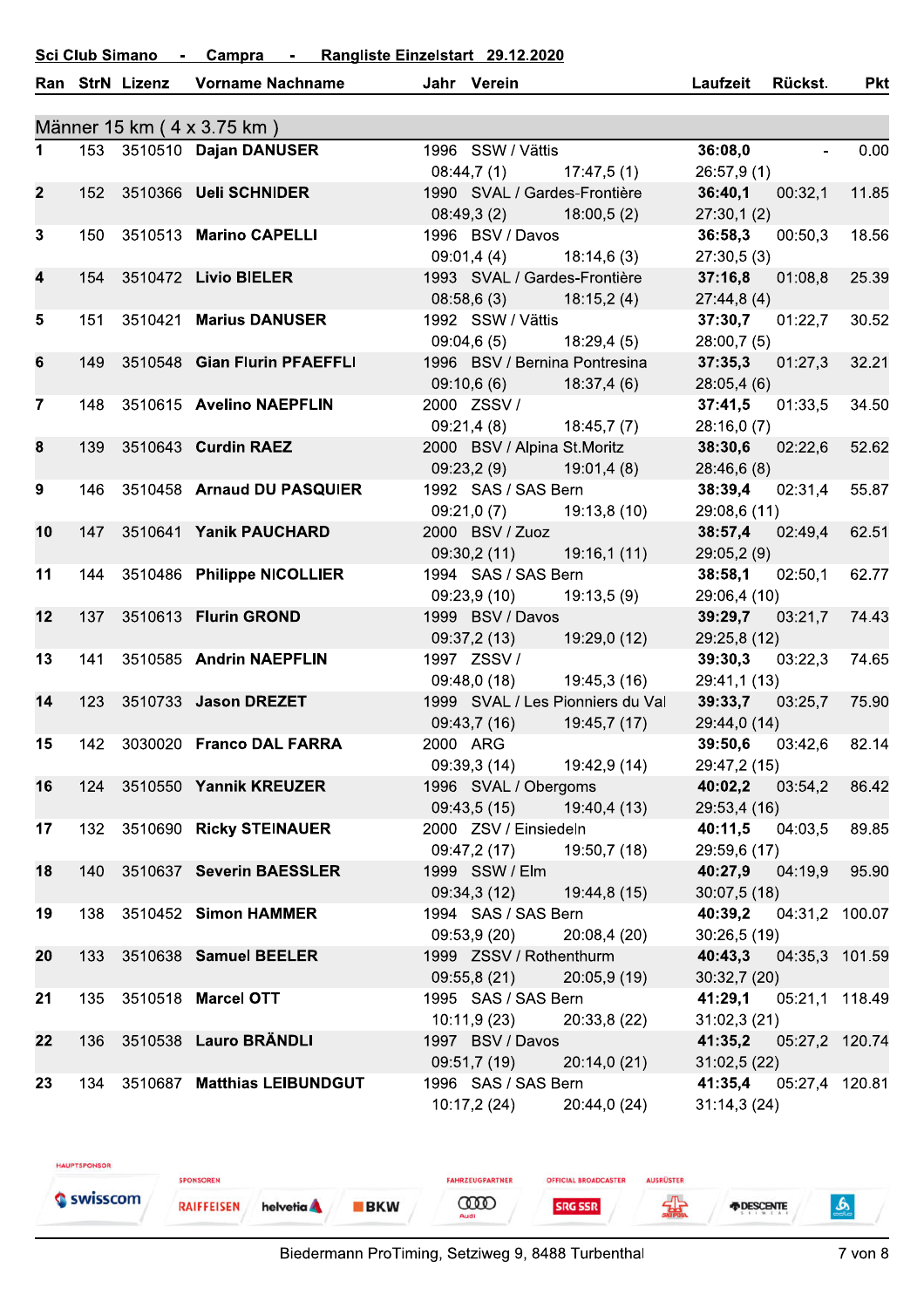|                | Sci Club Simano -<br>Campra - Rangliste Einzelstart 29.12.2020 |                    |                              |          |                            |              |                          |                |            |  |  |
|----------------|----------------------------------------------------------------|--------------------|------------------------------|----------|----------------------------|--------------|--------------------------|----------------|------------|--|--|
| Ran            |                                                                | <b>StrN Lizenz</b> | Vorname Nachname             |          | Jahr Verein                |              | Laufzeit                 | Rückst.        | <b>Pkt</b> |  |  |
| 24             | 122                                                            | 3510621            | <b>Daniel GRAETZER</b>       |          | 1998 ZSV / Drusberg        |              | 41:36,6                  | 05:28,6 121.25 |            |  |  |
|                |                                                                |                    |                              |          | 10:07,4(22)                | 20:41,7 (23) | 31:10,9(23)              |                |            |  |  |
| 25             | 131                                                            |                    | 3030018 Gonzalo Angel GOMEZ  |          | 1997 ARG                   |              | 43:02,9                  | 06:54,9 153.10 |            |  |  |
|                |                                                                |                    |                              |          | 10:37,6(25)                | 21:21,8(26)  | 32:16,2(26)              |                |            |  |  |
| 26             | 129                                                            |                    | 3080036 Steve HIESTAND       |          | 1984 BRA                   |              | 43:07,5                  | 06:59,5 154.80 |            |  |  |
|                |                                                                |                    |                              |          | 10:41,9 (26)               | 21:20,4(25)  | 32:11,6(25)              |                |            |  |  |
| 27             | 127                                                            | 3960501            | <b>Nicholas LAU</b>          |          | 1979 TTO                   |              | 56:35,1                  | 20:27,1 452.80 |            |  |  |
|                |                                                                |                    |                              |          | 13:46,2 (27)               | 27:58,6 (27) | 42:06,2 (27)             |                |            |  |  |
| 28             | 121                                                            |                    | 3961900 Nzumbe NYANDUGA      |          | 1989 TAN                   |              | 1:03:02,7 26:54,7 595.83 |                |            |  |  |
|                |                                                                |                    |                              |          | 14:57,9 (28)               | 30:38,1(28)  | 46:51,9 (28)             |                |            |  |  |
| <b>DNS 125</b> |                                                                |                    | 3490345 Jorge GARCIA SANSANO |          | 1982 SPA / Ski Racing Club |              |                          |                |            |  |  |
| <b>DNS 126</b> |                                                                |                    | 3540010 Pedro MONTES DE OCA  |          | 1980 MEX                   |              |                          |                |            |  |  |
| <b>DNS 128</b> |                                                                |                    | 3270012 Brian KENNEDY        | 1990     | <b>IRL</b>                 |              |                          |                |            |  |  |
| <b>DNS 130</b> |                                                                | 3190517            | <b>Titouan SEROT</b>         | 1999 BEL |                            |              |                          |                |            |  |  |
| <b>DNS 143</b> |                                                                | 3060019            | <b>Thibaut DE MARRE</b>      | 1998 BEL |                            |              |                          |                |            |  |  |
| <b>DNS 145</b> |                                                                |                    | 3510614 Arnaud GUEX          |          | 1999 SROM / Goupils Alpes  |              |                          |                |            |  |  |

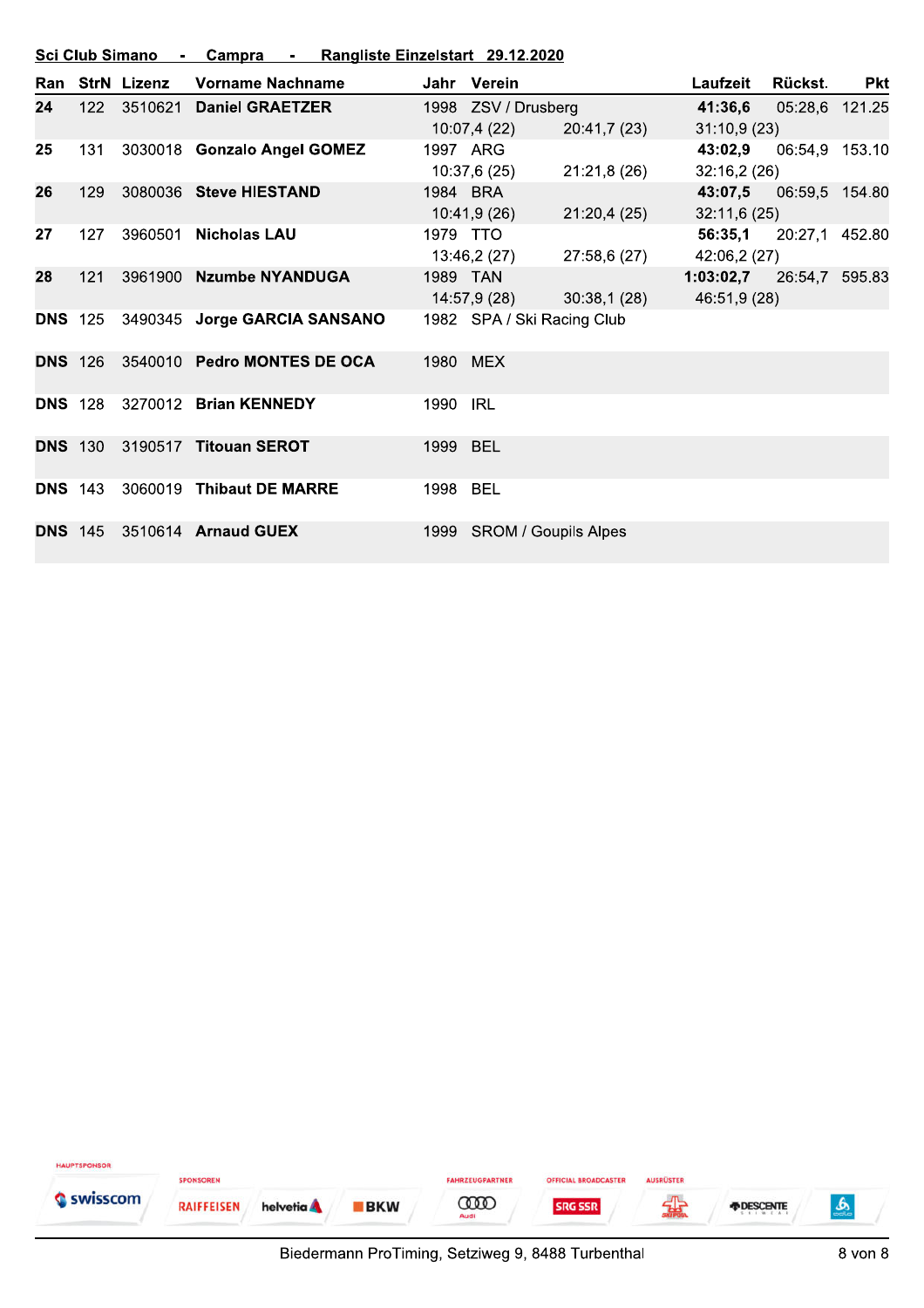

**BKW Swiss Cup · BKW Swiss Cup,** 

### **Rangliste** 29.12.2020



| Jury             |                                 |                  |                                                          |      |            |        |                                       | <b>Technische Daten</b>         |                                                 |                |                          |                 |
|------------------|---------------------------------|------------------|----------------------------------------------------------|------|------------|--------|---------------------------------------|---------------------------------|-------------------------------------------------|----------------|--------------------------|-----------------|
| <b>TD-FIS</b>    |                                 |                  | Gérald Brandt                                            |      |            |        | <b>Distanz</b>                        |                                 | $2 \times 3.75$                                 | $3 \times 3.3$ | $3 \times 3.3$           | $4 \times 3.75$ |
|                  | <b>TD-FIS Ass. Race</b>         |                  | Edi Zihlmann                                             |      |            |        | Start/Ziel                            |                                 | 1420 m                                          | 1420m          | 1420 m                   | 1420 m          |
|                  | Wettkampfleiter                 |                  | Nicola Vanzetti                                          |      |            |        | Höchster Punkt                        |                                 | 1440 m                                          | 1440 m         | 1440 m                   | 1440 m          |
|                  |                                 |                  |                                                          |      |            |        | <b>Tiefster Punkt</b>                 |                                 | 1398 m                                          | 1398 m         | 1398 m                   | 1398 m          |
| Technik          |                                 | frei             |                                                          |      |            |        |                                       | Höchstanstieg (MC)              | 40 m                                            | 33 m           | 33 m                     | 40 m            |
|                  |                                 |                  | Einzelstart, Intervall 30 Sek                            |      |            |        | Gesamtsteigung (TC)                   |                                 | 143 m                                           | 134 m          | 134 m                    | 143 m           |
| Codex            |                                 |                  | 7.5 km F JUN W                                           | 3395 | 51.26      |        | Wetter                                | Bewölkt                         |                                                 | $-5 °C$        | Gemeldet                 | 139             |
|                  |                                 |                  | 10 km F FIS W                                            | 3396 | 44.81      |        | Schnee                                | kompakt, pulver                 |                                                 | $-7 °C$        | Gestartet                | 132             |
|                  |                                 |                  | 10 km F FIS M                                            | 3397 | 27.75      |        |                                       |                                 |                                                 |                | Rangiert                 | 132             |
|                  |                                 |                  | 15 km F FIS M                                            | 3398 | 56.99      |        |                                       |                                 |                                                 |                |                          |                 |
| Rang             |                                 | StrNr Lizenz     | <b>Vorname Nachname</b>                                  |      |            | Jahrg. | Verein                                |                                 |                                                 | Laufzeit       | Rückst.                  | <b>Pkt</b>      |
|                  |                                 |                  |                                                          |      |            |        |                                       |                                 |                                                 |                |                          |                 |
| 1                | 31                              | 3515375          | Frauen U18 7.5 km ( 2 x 3.75 km)<br><b>Marina KAELIN</b> |      |            | 2003   |                                       |                                 |                                                 |                |                          |                 |
|                  |                                 |                  |                                                          |      |            |        | 10:46,2(1)                            | BSV / Alpina St.Moritz          |                                                 | 21:19,2        |                          | 0.00            |
| $\mathbf{2}$     | 25                              | 3515396          | <b>Ramona SCHOEPFER</b>                                  |      |            | 2004   |                                       | ZSSV / Marbach                  |                                                 | 22:21,4        | 01:02,2                  | 38.90           |
|                  |                                 |                  |                                                          |      |            |        | 10:59,2(2)                            |                                 |                                                 |                |                          |                 |
| 3                | 18                              | 3515386          | <b>Elyne MOOSER</b>                                      |      |            | 2004   |                                       | SROM / Im Fang                  |                                                 | 22:54,4        | 01:35,2                  | 59.54           |
|                  |                                 |                  |                                                          |      |            |        | 11:26,2(3)                            |                                 |                                                 |                |                          |                 |
| $\boldsymbol{4}$ | 20                              | 3515369          | <b>Noelie BRANDT</b>                                     |      |            | 2003   | 11:40,1(6)                            | SROM / Im Fang                  |                                                 | 23:23,1        | 02:03,9                  | 77.49           |
| 5                | 19                              |                  | 3515399 Leandra BECK                                     |      |            | 2004   | 11:27,2(4)                            | BSV / Alpina St.Moritz          |                                                 | 23:34,0        | 02:14,8                  | 84.30           |
| $\bf 6$          | $\overline{7}$                  |                  | 3515398 Nadia STEIGER                                    |      |            | 2004   | 11:39,2(5)                            | ZSSV / Horw                     |                                                 | 23:49,0        | 02:29,8                  | 93.68           |
| 7                | $\,8\,$                         | 3515382          | <b>Fabienne ALDER</b>                                    |      |            | 2003   | 11:49,7(7)                            | <b>BSV / Bernina Pontresina</b> |                                                 | 23:55,5        | 02:36,3                  | 97.75           |
| 8                | $\boldsymbol{9}$                |                  | 3515383 Sarah MEISSER                                    |      |            | 2003   |                                       | BSV / Davos                     |                                                 | 24:09,8        |                          | 02:50,6 106.69  |
| 9                | 23                              | 3515381          | <b>Niculina NUFER</b>                                    |      |            | 2003   | 11:53,0(8)                            | BSV / Sedrun-Tujetsch           |                                                 | 24:29,0        |                          | 03:09,8 118.70  |
|                  |                                 |                  |                                                          |      |            |        | 12:07,6 (10)                          |                                 |                                                 |                |                          |                 |
| 10               | 16                              | 3515371          | <b>Noemie CHARRIERE</b>                                  |      |            | 2003   | 12:15,5(11)                           | SROM / Im Fang                  |                                                 | 24:38,4        |                          | 03:19,2 124.58  |
| 11               | 3                               |                  | 3515368 Fiona TRIEBS                                     |      |            | 2003   | 12:07,4(9)                            | BSV / Sarsura Zernez            |                                                 | 24:42,5        |                          | 03:23,3 127.14  |
| 12               | 10                              |                  | 3515385 Lilou FREIHOLZ                                   |      |            | 2003   | 12:22,0 (12)                          | SROM / Vallée de Joux           |                                                 | 24:56,9        |                          | 03:37,7 136.15  |
| 13               | 12                              | 3515376          | <b>Fiona CHRISTEN</b>                                    |      |            | 2003   | 12:38,1(14)                           | ZSSV / Unterschächen            |                                                 | 25:18,7        |                          | 03:59,5 149.78  |
| 14               | 6                               |                  | 3515393 Lea ZIMMERMANN                                   |      |            | 2004   |                                       | BSV / Davos                     |                                                 | 25:22,6        |                          | 04:03,4 152.22  |
| 15               | $\overline{5}$                  |                  | 3515394 Celia RÜEGG                                      |      |            | 2004   | 12:25,6 (13)<br>12:40,8 (15)          | ZSV / Am Bachtel                |                                                 | 25:23,9        |                          | 04:04,7 153.03  |
|                  | <b>HAUPTSPONSOR</b><br>swisscom | <b>SPONSOREN</b> | <b>RAIFFEISEN</b><br>helvetia A                          |      | <b>BKW</b> |        | <b>FAHRZEUGPARTNER</b><br><b>0000</b> | <b>SRG SSR</b>                  | <b>AUSRÜSTER</b><br><b>OFFICIAL BROADCASTER</b> |                | <b><i>FIDESCENTE</i></b> | త్హి            |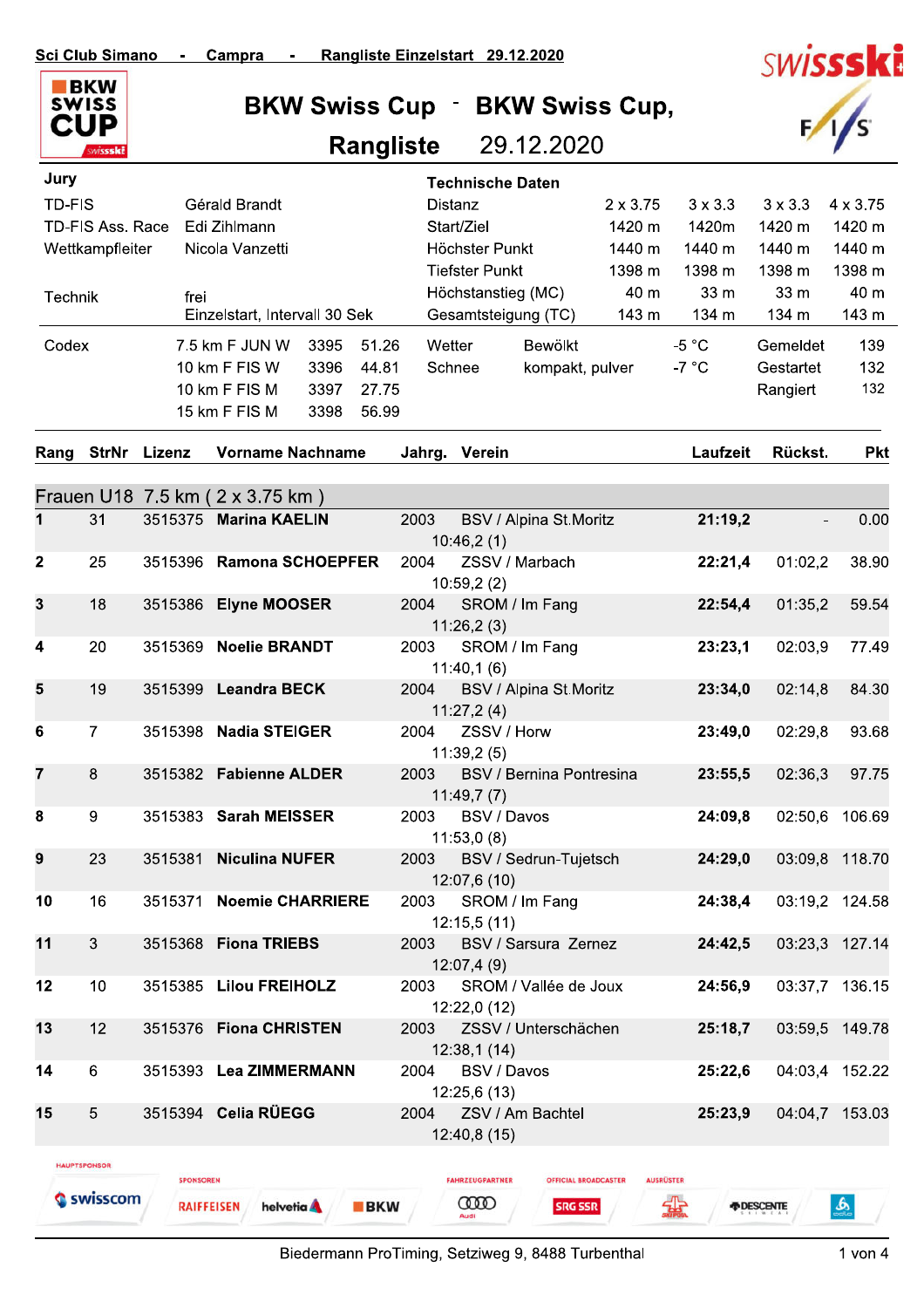|      | Sci Club Simano - Campra - Rangliste Einzelstart 29.12.2020 |              |                        |      |                         |          |                |            |  |  |
|------|-------------------------------------------------------------|--------------|------------------------|------|-------------------------|----------|----------------|------------|--|--|
| Rang |                                                             | StrNr Lizenz | Vorname Nachname       |      | Jahrg. Verein           | Laufzeit | Rückst.        | <b>Pkt</b> |  |  |
| 16   | 11                                                          |              | 3205818 Franca PROTTE  | 2003 | SSM / Plasselb          | 25:41.3  | 04:22.1        | 163.91     |  |  |
|      |                                                             |              |                        |      | 12:51,0(16)             |          |                |            |  |  |
| 17   | 2                                                           |              | 3515388 Fiona NUNIGE   | 2004 | BSV / Davos             | 26:59.5  | 05:40,3 212.82 |            |  |  |
|      |                                                             |              |                        |      | 13:12,1(18)             |          |                |            |  |  |
| 18   | 4                                                           | 3515387      | Luana FEUBLI           | 2003 | ZSSV / Büren - Oberdorf | 27:16.6  | 05:57,4 223.51 |            |  |  |
|      |                                                             |              |                        |      | 13:07,9 (17)            |          |                |            |  |  |
| 19   |                                                             | 3515391      | <b>Elina BIDERBOST</b> | 2004 | SVAL / Obergoms         | 27:46.2  | 06:27.0 242.03 |            |  |  |
|      |                                                             |              |                        |      | 13:31,7(19)             |          |                |            |  |  |

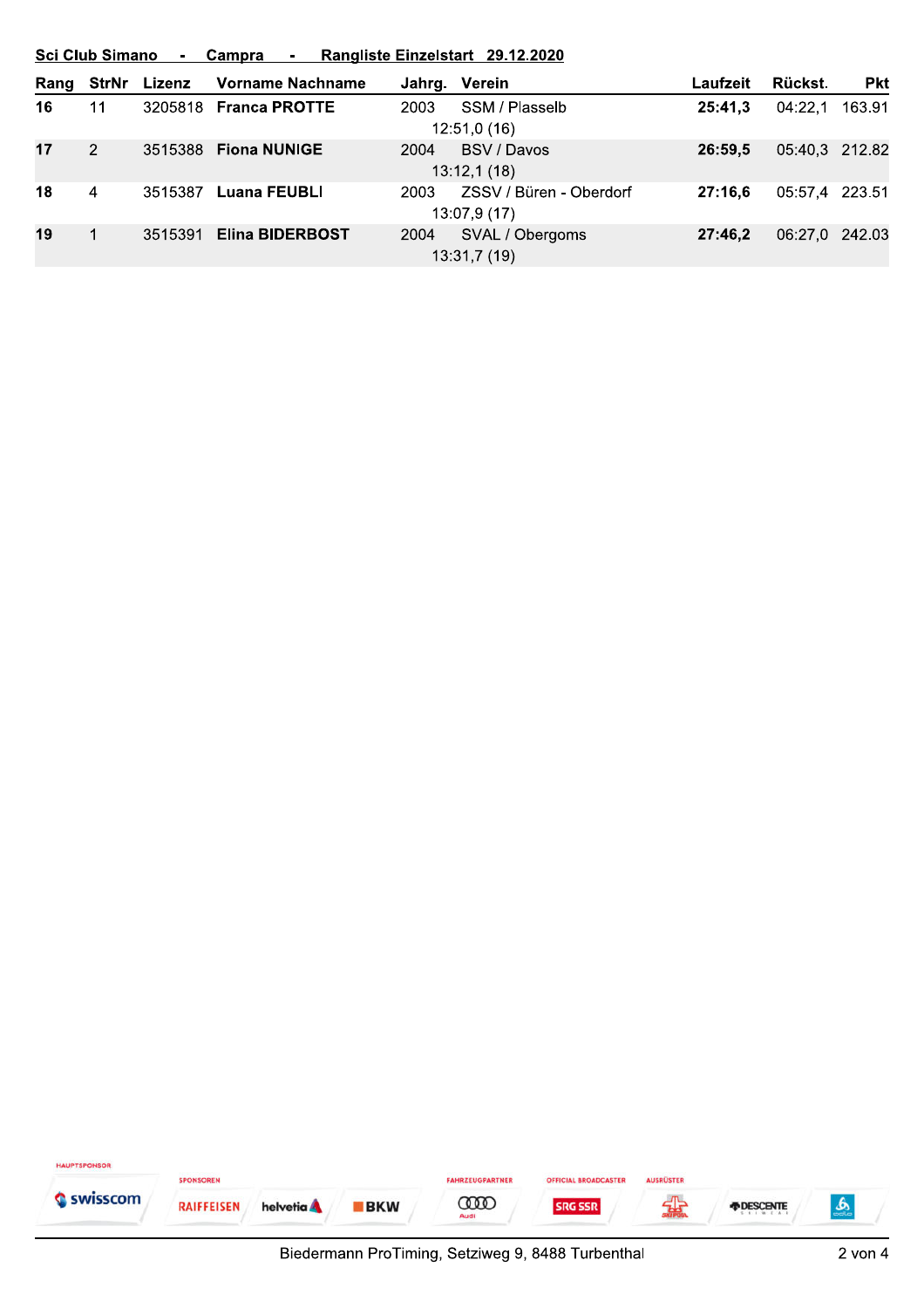#### **Sci Club Simano** Rangliste Einzelstart 29.12.2020 Campra  $\sim$   $\sim$ L.

| Männer U18 10 km (3 x 3.3 km)<br>107<br>3510770 Niclas STEIGER<br>24:55,5<br>0.00<br>$\mathbf 1$<br>2004<br>BSV / Piz Ot Samedan<br>$\sim$<br>$08:18,0(2)$ 16:41,9(1)<br>BSV / Alpina St.Moritz<br>15.14<br>105<br>3510729 Fabrizio ALBASINI<br>2003<br>25:23,8<br>00:28,3<br>$\mathbf{2}$<br>$08:11,7(1)$ 16:46,1(2)<br>$\mathbf{3}$<br>103<br>2003<br>SROM / Im Fang<br>25:24,4<br>00:28,9<br>15.46<br>3510747 Pierrick COTTIER<br>08:21,6(4)<br>16:46,6 (3)<br>104<br>3510730 Yannick ZELLWEGER<br>2003<br>BSV / Alpina St.Moritz<br>32.20<br>4<br>25:55,7<br>01:00,2<br>$08:24,2(5)$ 17:15,8(4)<br>2003 GJ / Vue-des-Alpes<br>$\sqrt{5}$<br>108<br>26:02,3<br>35.73<br>3510713 Ilan PITTIER<br>01:06,8<br>$08:25,8(6)$ 17:22,0(6)<br>6<br>97<br>3510726 Jan FAESSLER<br>OSSV / Speer Ebnat-Kappel<br>26:09,4<br>01:13,9<br>39.53<br>2003<br>08:33,8 (9) 17:29,2 (8)<br>$\overline{7}$<br>95<br>3510782 Silvan HAUSER<br>2004<br>OSSV / Riedern<br>26:24,2<br>01:28,7<br>47.45<br>08:18,1(3)<br>17:19,7(5)<br>3510731 Noe NÄFF<br>73<br><b>BSV / Lischana Scuol</b><br>26:30,8<br>50.98<br>8<br>2003<br>01:35.3<br>$08:36,2(10)$ 17:30,7(9)<br>$\boldsymbol{9}$<br>85<br>BSV / Bernina Pontresina<br>55.58<br>3510742 Elia BETI<br>2003<br>26:39,4<br>01:43,9<br>08:44,8 (13) 17:47,2 (11)<br>10<br>74<br>3510758 Silvan DURRER<br>ZSV / Drusberg<br>57.77<br>2004<br>26:43,5<br>01:48,0<br>08:31,7(8)<br>17:36,0 (10)<br>102<br>2003<br>SSM / Plasselb<br>26:51,0<br>01:55,5<br>61.79<br>11<br>3510725 Samuel NEUHAUS<br>08:29,1(7)<br>17:27,7(7)<br>12<br>BSV / Bernina Pontresina<br>70.72<br>77<br>3510779 Roman ALDER<br>2004<br>27:07,7<br>02:12,2<br>08:46,8 (14) 17:54,7 (13)<br>13<br>3510751 Orest MOOSER<br>SROM / Im Fang<br>02:12,8<br>71.04<br>91<br>2003<br>27:08,3<br>08:39,4 (11) 17:54,1 (12)<br>14<br>81<br>2004<br>BSV / Sedrun-Tujetsch<br>27:13,8<br>73.98<br>3510772 Jon-Fadri NUFER<br>02:18,3<br>08:52,8(16)<br>17:58,0 (14)<br>27:20,8<br>72<br>3510762 Matthias RIEBLI<br>2004<br>ZSSV / Schwendi-Langis<br>02:25,3<br>77.73<br>15<br>08:56,8(17)<br>18:03,3 (15)<br>16<br>71<br>27:21,4<br>3510732 Ivan FAHNER<br>2003<br><b>BOSV / Nordischer</b><br>02:25,9<br>78.05<br>09:00,0 (18)<br>18:11,6 (17)<br>3510775 Maxime BÉGUIN<br>84<br>GJ / Vue-des-Alpes<br>02:29,2<br>79.81<br>17<br>2004<br>27:24,7<br>08:47,3(15)<br>18:06,2(16)<br>18<br>88<br>3510743 Philippe MEYER<br>ZSSV / Horw<br>27:28,1<br>02:32,6<br>81.63<br>2003<br>09:08,4 (21)<br>18:18,5(18)<br>3510774 Flavio DURRER<br>90.40<br>19<br>LSV / Nordic Club<br>02:49,0<br>76<br>2004<br>27:44,5<br>09:13,6 (22)<br>18:25,5 (19)<br>SROM / Bex<br>20<br>83<br>3510781 Elie BALLAY<br>27:53,7<br>95.33<br>2004<br>02:58,2<br>09:16,8 (24)<br>18:35,5 (20)<br>ZSSV / Horw<br>97.79<br>21<br>69<br>3510773 Sven BUHOLZER<br>2004<br>27:58,3<br>03:02,8<br>09:14,4 (23)<br>18:36,8 (21)<br>3510734 Lucien PIGUET<br><b>SROM / Goupils Alpes</b><br>22<br>78<br>2003<br>28:23,9<br>03:28,4 111.48<br>09:06,9 (19)<br>18:44,8 (22)<br>3201117 Tobias NAGEL<br>03:41,6 118.54<br>23<br>67<br>2004<br>SSM / Plasselb<br>28:37,1<br>09:24,4 (25)<br>19:09,6 (25) |  |  | Rang StrNr Lizenz | <b>Vorname Nachname</b> |  | Jahrg. Verein |  | Laufzeit | Rückst. | <b>Pkt</b> |  |  |
|----------------------------------------------------------------------------------------------------------------------------------------------------------------------------------------------------------------------------------------------------------------------------------------------------------------------------------------------------------------------------------------------------------------------------------------------------------------------------------------------------------------------------------------------------------------------------------------------------------------------------------------------------------------------------------------------------------------------------------------------------------------------------------------------------------------------------------------------------------------------------------------------------------------------------------------------------------------------------------------------------------------------------------------------------------------------------------------------------------------------------------------------------------------------------------------------------------------------------------------------------------------------------------------------------------------------------------------------------------------------------------------------------------------------------------------------------------------------------------------------------------------------------------------------------------------------------------------------------------------------------------------------------------------------------------------------------------------------------------------------------------------------------------------------------------------------------------------------------------------------------------------------------------------------------------------------------------------------------------------------------------------------------------------------------------------------------------------------------------------------------------------------------------------------------------------------------------------------------------------------------------------------------------------------------------------------------------------------------------------------------------------------------------------------------------------------------------------------------------------------------------------------------------------------------------------------------------------------------------------------------------------------------------------------------------------------------------------------------------------------------------------------------------------------------------------------------------------------------------------------------------------------------------------------------------------------------------------------------------------------------------------------------------------------------------------------------------------------------------------------------------------------------------|--|--|-------------------|-------------------------|--|---------------|--|----------|---------|------------|--|--|
|                                                                                                                                                                                                                                                                                                                                                                                                                                                                                                                                                                                                                                                                                                                                                                                                                                                                                                                                                                                                                                                                                                                                                                                                                                                                                                                                                                                                                                                                                                                                                                                                                                                                                                                                                                                                                                                                                                                                                                                                                                                                                                                                                                                                                                                                                                                                                                                                                                                                                                                                                                                                                                                                                                                                                                                                                                                                                                                                                                                                                                                                                                                                                          |  |  |                   |                         |  |               |  |          |         |            |  |  |
|                                                                                                                                                                                                                                                                                                                                                                                                                                                                                                                                                                                                                                                                                                                                                                                                                                                                                                                                                                                                                                                                                                                                                                                                                                                                                                                                                                                                                                                                                                                                                                                                                                                                                                                                                                                                                                                                                                                                                                                                                                                                                                                                                                                                                                                                                                                                                                                                                                                                                                                                                                                                                                                                                                                                                                                                                                                                                                                                                                                                                                                                                                                                                          |  |  |                   |                         |  |               |  |          |         |            |  |  |
|                                                                                                                                                                                                                                                                                                                                                                                                                                                                                                                                                                                                                                                                                                                                                                                                                                                                                                                                                                                                                                                                                                                                                                                                                                                                                                                                                                                                                                                                                                                                                                                                                                                                                                                                                                                                                                                                                                                                                                                                                                                                                                                                                                                                                                                                                                                                                                                                                                                                                                                                                                                                                                                                                                                                                                                                                                                                                                                                                                                                                                                                                                                                                          |  |  |                   |                         |  |               |  |          |         |            |  |  |
|                                                                                                                                                                                                                                                                                                                                                                                                                                                                                                                                                                                                                                                                                                                                                                                                                                                                                                                                                                                                                                                                                                                                                                                                                                                                                                                                                                                                                                                                                                                                                                                                                                                                                                                                                                                                                                                                                                                                                                                                                                                                                                                                                                                                                                                                                                                                                                                                                                                                                                                                                                                                                                                                                                                                                                                                                                                                                                                                                                                                                                                                                                                                                          |  |  |                   |                         |  |               |  |          |         |            |  |  |
|                                                                                                                                                                                                                                                                                                                                                                                                                                                                                                                                                                                                                                                                                                                                                                                                                                                                                                                                                                                                                                                                                                                                                                                                                                                                                                                                                                                                                                                                                                                                                                                                                                                                                                                                                                                                                                                                                                                                                                                                                                                                                                                                                                                                                                                                                                                                                                                                                                                                                                                                                                                                                                                                                                                                                                                                                                                                                                                                                                                                                                                                                                                                                          |  |  |                   |                         |  |               |  |          |         |            |  |  |
|                                                                                                                                                                                                                                                                                                                                                                                                                                                                                                                                                                                                                                                                                                                                                                                                                                                                                                                                                                                                                                                                                                                                                                                                                                                                                                                                                                                                                                                                                                                                                                                                                                                                                                                                                                                                                                                                                                                                                                                                                                                                                                                                                                                                                                                                                                                                                                                                                                                                                                                                                                                                                                                                                                                                                                                                                                                                                                                                                                                                                                                                                                                                                          |  |  |                   |                         |  |               |  |          |         |            |  |  |
|                                                                                                                                                                                                                                                                                                                                                                                                                                                                                                                                                                                                                                                                                                                                                                                                                                                                                                                                                                                                                                                                                                                                                                                                                                                                                                                                                                                                                                                                                                                                                                                                                                                                                                                                                                                                                                                                                                                                                                                                                                                                                                                                                                                                                                                                                                                                                                                                                                                                                                                                                                                                                                                                                                                                                                                                                                                                                                                                                                                                                                                                                                                                                          |  |  |                   |                         |  |               |  |          |         |            |  |  |
|                                                                                                                                                                                                                                                                                                                                                                                                                                                                                                                                                                                                                                                                                                                                                                                                                                                                                                                                                                                                                                                                                                                                                                                                                                                                                                                                                                                                                                                                                                                                                                                                                                                                                                                                                                                                                                                                                                                                                                                                                                                                                                                                                                                                                                                                                                                                                                                                                                                                                                                                                                                                                                                                                                                                                                                                                                                                                                                                                                                                                                                                                                                                                          |  |  |                   |                         |  |               |  |          |         |            |  |  |
|                                                                                                                                                                                                                                                                                                                                                                                                                                                                                                                                                                                                                                                                                                                                                                                                                                                                                                                                                                                                                                                                                                                                                                                                                                                                                                                                                                                                                                                                                                                                                                                                                                                                                                                                                                                                                                                                                                                                                                                                                                                                                                                                                                                                                                                                                                                                                                                                                                                                                                                                                                                                                                                                                                                                                                                                                                                                                                                                                                                                                                                                                                                                                          |  |  |                   |                         |  |               |  |          |         |            |  |  |
|                                                                                                                                                                                                                                                                                                                                                                                                                                                                                                                                                                                                                                                                                                                                                                                                                                                                                                                                                                                                                                                                                                                                                                                                                                                                                                                                                                                                                                                                                                                                                                                                                                                                                                                                                                                                                                                                                                                                                                                                                                                                                                                                                                                                                                                                                                                                                                                                                                                                                                                                                                                                                                                                                                                                                                                                                                                                                                                                                                                                                                                                                                                                                          |  |  |                   |                         |  |               |  |          |         |            |  |  |
|                                                                                                                                                                                                                                                                                                                                                                                                                                                                                                                                                                                                                                                                                                                                                                                                                                                                                                                                                                                                                                                                                                                                                                                                                                                                                                                                                                                                                                                                                                                                                                                                                                                                                                                                                                                                                                                                                                                                                                                                                                                                                                                                                                                                                                                                                                                                                                                                                                                                                                                                                                                                                                                                                                                                                                                                                                                                                                                                                                                                                                                                                                                                                          |  |  |                   |                         |  |               |  |          |         |            |  |  |
|                                                                                                                                                                                                                                                                                                                                                                                                                                                                                                                                                                                                                                                                                                                                                                                                                                                                                                                                                                                                                                                                                                                                                                                                                                                                                                                                                                                                                                                                                                                                                                                                                                                                                                                                                                                                                                                                                                                                                                                                                                                                                                                                                                                                                                                                                                                                                                                                                                                                                                                                                                                                                                                                                                                                                                                                                                                                                                                                                                                                                                                                                                                                                          |  |  |                   |                         |  |               |  |          |         |            |  |  |
|                                                                                                                                                                                                                                                                                                                                                                                                                                                                                                                                                                                                                                                                                                                                                                                                                                                                                                                                                                                                                                                                                                                                                                                                                                                                                                                                                                                                                                                                                                                                                                                                                                                                                                                                                                                                                                                                                                                                                                                                                                                                                                                                                                                                                                                                                                                                                                                                                                                                                                                                                                                                                                                                                                                                                                                                                                                                                                                                                                                                                                                                                                                                                          |  |  |                   |                         |  |               |  |          |         |            |  |  |
|                                                                                                                                                                                                                                                                                                                                                                                                                                                                                                                                                                                                                                                                                                                                                                                                                                                                                                                                                                                                                                                                                                                                                                                                                                                                                                                                                                                                                                                                                                                                                                                                                                                                                                                                                                                                                                                                                                                                                                                                                                                                                                                                                                                                                                                                                                                                                                                                                                                                                                                                                                                                                                                                                                                                                                                                                                                                                                                                                                                                                                                                                                                                                          |  |  |                   |                         |  |               |  |          |         |            |  |  |
|                                                                                                                                                                                                                                                                                                                                                                                                                                                                                                                                                                                                                                                                                                                                                                                                                                                                                                                                                                                                                                                                                                                                                                                                                                                                                                                                                                                                                                                                                                                                                                                                                                                                                                                                                                                                                                                                                                                                                                                                                                                                                                                                                                                                                                                                                                                                                                                                                                                                                                                                                                                                                                                                                                                                                                                                                                                                                                                                                                                                                                                                                                                                                          |  |  |                   |                         |  |               |  |          |         |            |  |  |
|                                                                                                                                                                                                                                                                                                                                                                                                                                                                                                                                                                                                                                                                                                                                                                                                                                                                                                                                                                                                                                                                                                                                                                                                                                                                                                                                                                                                                                                                                                                                                                                                                                                                                                                                                                                                                                                                                                                                                                                                                                                                                                                                                                                                                                                                                                                                                                                                                                                                                                                                                                                                                                                                                                                                                                                                                                                                                                                                                                                                                                                                                                                                                          |  |  |                   |                         |  |               |  |          |         |            |  |  |
|                                                                                                                                                                                                                                                                                                                                                                                                                                                                                                                                                                                                                                                                                                                                                                                                                                                                                                                                                                                                                                                                                                                                                                                                                                                                                                                                                                                                                                                                                                                                                                                                                                                                                                                                                                                                                                                                                                                                                                                                                                                                                                                                                                                                                                                                                                                                                                                                                                                                                                                                                                                                                                                                                                                                                                                                                                                                                                                                                                                                                                                                                                                                                          |  |  |                   |                         |  |               |  |          |         |            |  |  |
|                                                                                                                                                                                                                                                                                                                                                                                                                                                                                                                                                                                                                                                                                                                                                                                                                                                                                                                                                                                                                                                                                                                                                                                                                                                                                                                                                                                                                                                                                                                                                                                                                                                                                                                                                                                                                                                                                                                                                                                                                                                                                                                                                                                                                                                                                                                                                                                                                                                                                                                                                                                                                                                                                                                                                                                                                                                                                                                                                                                                                                                                                                                                                          |  |  |                   |                         |  |               |  |          |         |            |  |  |
|                                                                                                                                                                                                                                                                                                                                                                                                                                                                                                                                                                                                                                                                                                                                                                                                                                                                                                                                                                                                                                                                                                                                                                                                                                                                                                                                                                                                                                                                                                                                                                                                                                                                                                                                                                                                                                                                                                                                                                                                                                                                                                                                                                                                                                                                                                                                                                                                                                                                                                                                                                                                                                                                                                                                                                                                                                                                                                                                                                                                                                                                                                                                                          |  |  |                   |                         |  |               |  |          |         |            |  |  |
|                                                                                                                                                                                                                                                                                                                                                                                                                                                                                                                                                                                                                                                                                                                                                                                                                                                                                                                                                                                                                                                                                                                                                                                                                                                                                                                                                                                                                                                                                                                                                                                                                                                                                                                                                                                                                                                                                                                                                                                                                                                                                                                                                                                                                                                                                                                                                                                                                                                                                                                                                                                                                                                                                                                                                                                                                                                                                                                                                                                                                                                                                                                                                          |  |  |                   |                         |  |               |  |          |         |            |  |  |
|                                                                                                                                                                                                                                                                                                                                                                                                                                                                                                                                                                                                                                                                                                                                                                                                                                                                                                                                                                                                                                                                                                                                                                                                                                                                                                                                                                                                                                                                                                                                                                                                                                                                                                                                                                                                                                                                                                                                                                                                                                                                                                                                                                                                                                                                                                                                                                                                                                                                                                                                                                                                                                                                                                                                                                                                                                                                                                                                                                                                                                                                                                                                                          |  |  |                   |                         |  |               |  |          |         |            |  |  |
|                                                                                                                                                                                                                                                                                                                                                                                                                                                                                                                                                                                                                                                                                                                                                                                                                                                                                                                                                                                                                                                                                                                                                                                                                                                                                                                                                                                                                                                                                                                                                                                                                                                                                                                                                                                                                                                                                                                                                                                                                                                                                                                                                                                                                                                                                                                                                                                                                                                                                                                                                                                                                                                                                                                                                                                                                                                                                                                                                                                                                                                                                                                                                          |  |  |                   |                         |  |               |  |          |         |            |  |  |
|                                                                                                                                                                                                                                                                                                                                                                                                                                                                                                                                                                                                                                                                                                                                                                                                                                                                                                                                                                                                                                                                                                                                                                                                                                                                                                                                                                                                                                                                                                                                                                                                                                                                                                                                                                                                                                                                                                                                                                                                                                                                                                                                                                                                                                                                                                                                                                                                                                                                                                                                                                                                                                                                                                                                                                                                                                                                                                                                                                                                                                                                                                                                                          |  |  |                   |                         |  |               |  |          |         |            |  |  |
|                                                                                                                                                                                                                                                                                                                                                                                                                                                                                                                                                                                                                                                                                                                                                                                                                                                                                                                                                                                                                                                                                                                                                                                                                                                                                                                                                                                                                                                                                                                                                                                                                                                                                                                                                                                                                                                                                                                                                                                                                                                                                                                                                                                                                                                                                                                                                                                                                                                                                                                                                                                                                                                                                                                                                                                                                                                                                                                                                                                                                                                                                                                                                          |  |  |                   |                         |  |               |  |          |         |            |  |  |
|                                                                                                                                                                                                                                                                                                                                                                                                                                                                                                                                                                                                                                                                                                                                                                                                                                                                                                                                                                                                                                                                                                                                                                                                                                                                                                                                                                                                                                                                                                                                                                                                                                                                                                                                                                                                                                                                                                                                                                                                                                                                                                                                                                                                                                                                                                                                                                                                                                                                                                                                                                                                                                                                                                                                                                                                                                                                                                                                                                                                                                                                                                                                                          |  |  |                   |                         |  |               |  |          |         |            |  |  |
|                                                                                                                                                                                                                                                                                                                                                                                                                                                                                                                                                                                                                                                                                                                                                                                                                                                                                                                                                                                                                                                                                                                                                                                                                                                                                                                                                                                                                                                                                                                                                                                                                                                                                                                                                                                                                                                                                                                                                                                                                                                                                                                                                                                                                                                                                                                                                                                                                                                                                                                                                                                                                                                                                                                                                                                                                                                                                                                                                                                                                                                                                                                                                          |  |  |                   |                         |  |               |  |          |         |            |  |  |
|                                                                                                                                                                                                                                                                                                                                                                                                                                                                                                                                                                                                                                                                                                                                                                                                                                                                                                                                                                                                                                                                                                                                                                                                                                                                                                                                                                                                                                                                                                                                                                                                                                                                                                                                                                                                                                                                                                                                                                                                                                                                                                                                                                                                                                                                                                                                                                                                                                                                                                                                                                                                                                                                                                                                                                                                                                                                                                                                                                                                                                                                                                                                                          |  |  |                   |                         |  |               |  |          |         |            |  |  |
|                                                                                                                                                                                                                                                                                                                                                                                                                                                                                                                                                                                                                                                                                                                                                                                                                                                                                                                                                                                                                                                                                                                                                                                                                                                                                                                                                                                                                                                                                                                                                                                                                                                                                                                                                                                                                                                                                                                                                                                                                                                                                                                                                                                                                                                                                                                                                                                                                                                                                                                                                                                                                                                                                                                                                                                                                                                                                                                                                                                                                                                                                                                                                          |  |  |                   |                         |  |               |  |          |         |            |  |  |
|                                                                                                                                                                                                                                                                                                                                                                                                                                                                                                                                                                                                                                                                                                                                                                                                                                                                                                                                                                                                                                                                                                                                                                                                                                                                                                                                                                                                                                                                                                                                                                                                                                                                                                                                                                                                                                                                                                                                                                                                                                                                                                                                                                                                                                                                                                                                                                                                                                                                                                                                                                                                                                                                                                                                                                                                                                                                                                                                                                                                                                                                                                                                                          |  |  |                   |                         |  |               |  |          |         |            |  |  |
|                                                                                                                                                                                                                                                                                                                                                                                                                                                                                                                                                                                                                                                                                                                                                                                                                                                                                                                                                                                                                                                                                                                                                                                                                                                                                                                                                                                                                                                                                                                                                                                                                                                                                                                                                                                                                                                                                                                                                                                                                                                                                                                                                                                                                                                                                                                                                                                                                                                                                                                                                                                                                                                                                                                                                                                                                                                                                                                                                                                                                                                                                                                                                          |  |  |                   |                         |  |               |  |          |         |            |  |  |
|                                                                                                                                                                                                                                                                                                                                                                                                                                                                                                                                                                                                                                                                                                                                                                                                                                                                                                                                                                                                                                                                                                                                                                                                                                                                                                                                                                                                                                                                                                                                                                                                                                                                                                                                                                                                                                                                                                                                                                                                                                                                                                                                                                                                                                                                                                                                                                                                                                                                                                                                                                                                                                                                                                                                                                                                                                                                                                                                                                                                                                                                                                                                                          |  |  |                   |                         |  |               |  |          |         |            |  |  |
|                                                                                                                                                                                                                                                                                                                                                                                                                                                                                                                                                                                                                                                                                                                                                                                                                                                                                                                                                                                                                                                                                                                                                                                                                                                                                                                                                                                                                                                                                                                                                                                                                                                                                                                                                                                                                                                                                                                                                                                                                                                                                                                                                                                                                                                                                                                                                                                                                                                                                                                                                                                                                                                                                                                                                                                                                                                                                                                                                                                                                                                                                                                                                          |  |  |                   |                         |  |               |  |          |         |            |  |  |
|                                                                                                                                                                                                                                                                                                                                                                                                                                                                                                                                                                                                                                                                                                                                                                                                                                                                                                                                                                                                                                                                                                                                                                                                                                                                                                                                                                                                                                                                                                                                                                                                                                                                                                                                                                                                                                                                                                                                                                                                                                                                                                                                                                                                                                                                                                                                                                                                                                                                                                                                                                                                                                                                                                                                                                                                                                                                                                                                                                                                                                                                                                                                                          |  |  |                   |                         |  |               |  |          |         |            |  |  |
|                                                                                                                                                                                                                                                                                                                                                                                                                                                                                                                                                                                                                                                                                                                                                                                                                                                                                                                                                                                                                                                                                                                                                                                                                                                                                                                                                                                                                                                                                                                                                                                                                                                                                                                                                                                                                                                                                                                                                                                                                                                                                                                                                                                                                                                                                                                                                                                                                                                                                                                                                                                                                                                                                                                                                                                                                                                                                                                                                                                                                                                                                                                                                          |  |  |                   |                         |  |               |  |          |         |            |  |  |
|                                                                                                                                                                                                                                                                                                                                                                                                                                                                                                                                                                                                                                                                                                                                                                                                                                                                                                                                                                                                                                                                                                                                                                                                                                                                                                                                                                                                                                                                                                                                                                                                                                                                                                                                                                                                                                                                                                                                                                                                                                                                                                                                                                                                                                                                                                                                                                                                                                                                                                                                                                                                                                                                                                                                                                                                                                                                                                                                                                                                                                                                                                                                                          |  |  |                   |                         |  |               |  |          |         |            |  |  |
|                                                                                                                                                                                                                                                                                                                                                                                                                                                                                                                                                                                                                                                                                                                                                                                                                                                                                                                                                                                                                                                                                                                                                                                                                                                                                                                                                                                                                                                                                                                                                                                                                                                                                                                                                                                                                                                                                                                                                                                                                                                                                                                                                                                                                                                                                                                                                                                                                                                                                                                                                                                                                                                                                                                                                                                                                                                                                                                                                                                                                                                                                                                                                          |  |  |                   |                         |  |               |  |          |         |            |  |  |
|                                                                                                                                                                                                                                                                                                                                                                                                                                                                                                                                                                                                                                                                                                                                                                                                                                                                                                                                                                                                                                                                                                                                                                                                                                                                                                                                                                                                                                                                                                                                                                                                                                                                                                                                                                                                                                                                                                                                                                                                                                                                                                                                                                                                                                                                                                                                                                                                                                                                                                                                                                                                                                                                                                                                                                                                                                                                                                                                                                                                                                                                                                                                                          |  |  |                   |                         |  |               |  |          |         |            |  |  |
|                                                                                                                                                                                                                                                                                                                                                                                                                                                                                                                                                                                                                                                                                                                                                                                                                                                                                                                                                                                                                                                                                                                                                                                                                                                                                                                                                                                                                                                                                                                                                                                                                                                                                                                                                                                                                                                                                                                                                                                                                                                                                                                                                                                                                                                                                                                                                                                                                                                                                                                                                                                                                                                                                                                                                                                                                                                                                                                                                                                                                                                                                                                                                          |  |  |                   |                         |  |               |  |          |         |            |  |  |
|                                                                                                                                                                                                                                                                                                                                                                                                                                                                                                                                                                                                                                                                                                                                                                                                                                                                                                                                                                                                                                                                                                                                                                                                                                                                                                                                                                                                                                                                                                                                                                                                                                                                                                                                                                                                                                                                                                                                                                                                                                                                                                                                                                                                                                                                                                                                                                                                                                                                                                                                                                                                                                                                                                                                                                                                                                                                                                                                                                                                                                                                                                                                                          |  |  |                   |                         |  |               |  |          |         |            |  |  |
|                                                                                                                                                                                                                                                                                                                                                                                                                                                                                                                                                                                                                                                                                                                                                                                                                                                                                                                                                                                                                                                                                                                                                                                                                                                                                                                                                                                                                                                                                                                                                                                                                                                                                                                                                                                                                                                                                                                                                                                                                                                                                                                                                                                                                                                                                                                                                                                                                                                                                                                                                                                                                                                                                                                                                                                                                                                                                                                                                                                                                                                                                                                                                          |  |  |                   |                         |  |               |  |          |         |            |  |  |
|                                                                                                                                                                                                                                                                                                                                                                                                                                                                                                                                                                                                                                                                                                                                                                                                                                                                                                                                                                                                                                                                                                                                                                                                                                                                                                                                                                                                                                                                                                                                                                                                                                                                                                                                                                                                                                                                                                                                                                                                                                                                                                                                                                                                                                                                                                                                                                                                                                                                                                                                                                                                                                                                                                                                                                                                                                                                                                                                                                                                                                                                                                                                                          |  |  |                   |                         |  |               |  |          |         |            |  |  |
|                                                                                                                                                                                                                                                                                                                                                                                                                                                                                                                                                                                                                                                                                                                                                                                                                                                                                                                                                                                                                                                                                                                                                                                                                                                                                                                                                                                                                                                                                                                                                                                                                                                                                                                                                                                                                                                                                                                                                                                                                                                                                                                                                                                                                                                                                                                                                                                                                                                                                                                                                                                                                                                                                                                                                                                                                                                                                                                                                                                                                                                                                                                                                          |  |  |                   |                         |  |               |  |          |         |            |  |  |
|                                                                                                                                                                                                                                                                                                                                                                                                                                                                                                                                                                                                                                                                                                                                                                                                                                                                                                                                                                                                                                                                                                                                                                                                                                                                                                                                                                                                                                                                                                                                                                                                                                                                                                                                                                                                                                                                                                                                                                                                                                                                                                                                                                                                                                                                                                                                                                                                                                                                                                                                                                                                                                                                                                                                                                                                                                                                                                                                                                                                                                                                                                                                                          |  |  |                   |                         |  |               |  |          |         |            |  |  |
|                                                                                                                                                                                                                                                                                                                                                                                                                                                                                                                                                                                                                                                                                                                                                                                                                                                                                                                                                                                                                                                                                                                                                                                                                                                                                                                                                                                                                                                                                                                                                                                                                                                                                                                                                                                                                                                                                                                                                                                                                                                                                                                                                                                                                                                                                                                                                                                                                                                                                                                                                                                                                                                                                                                                                                                                                                                                                                                                                                                                                                                                                                                                                          |  |  |                   |                         |  |               |  |          |         |            |  |  |
|                                                                                                                                                                                                                                                                                                                                                                                                                                                                                                                                                                                                                                                                                                                                                                                                                                                                                                                                                                                                                                                                                                                                                                                                                                                                                                                                                                                                                                                                                                                                                                                                                                                                                                                                                                                                                                                                                                                                                                                                                                                                                                                                                                                                                                                                                                                                                                                                                                                                                                                                                                                                                                                                                                                                                                                                                                                                                                                                                                                                                                                                                                                                                          |  |  |                   |                         |  |               |  |          |         |            |  |  |
|                                                                                                                                                                                                                                                                                                                                                                                                                                                                                                                                                                                                                                                                                                                                                                                                                                                                                                                                                                                                                                                                                                                                                                                                                                                                                                                                                                                                                                                                                                                                                                                                                                                                                                                                                                                                                                                                                                                                                                                                                                                                                                                                                                                                                                                                                                                                                                                                                                                                                                                                                                                                                                                                                                                                                                                                                                                                                                                                                                                                                                                                                                                                                          |  |  |                   |                         |  |               |  |          |         |            |  |  |

**BKW** 

FAHRZEUGPARTNER

**COOD** 

**OFFICIAL BROADCASTER** 

**SRG SSR** 

AUSRÜSTER

编

*FDESCENTE* 

HAUPTSPONSOR

Swisscom

SPONSOREN

**RAIFFEISEN** 

helvetia A

 $\frac{6}{2}$